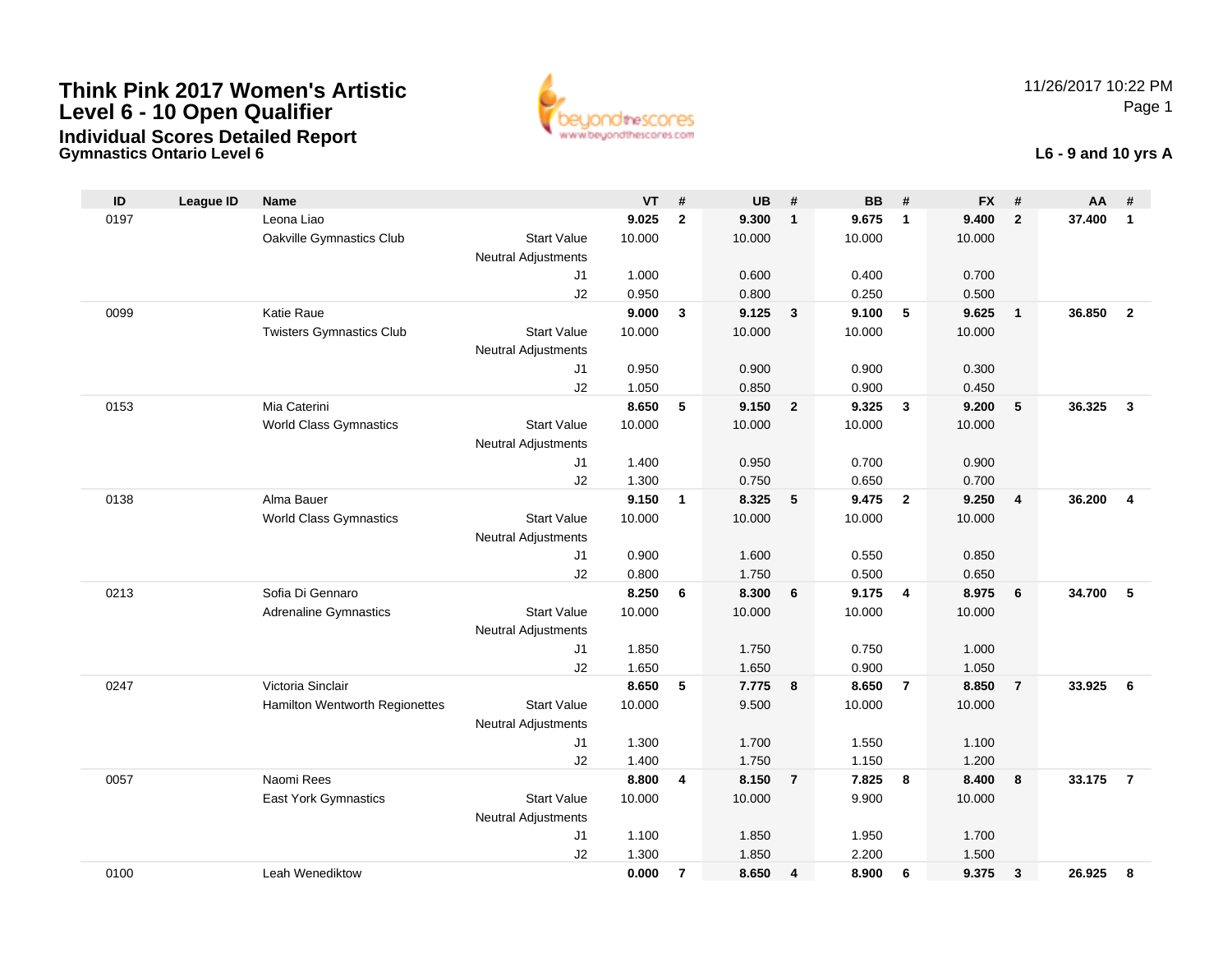

#### 11/26/2017 10:22 PMPage 2

Twisters Gymnastics Club

|   |                     | A MAIN AN OBATOLOGIC BROOK ART COM |        |        |        |  |
|---|---------------------|------------------------------------|--------|--------|--------|--|
| b | <b>Start Value</b>  | 0.000                              | 10.000 | 10.000 | 10.000 |  |
|   | Neutral Adjustments |                                    |        |        |        |  |
|   | J1                  | 0.000                              | 1.400  | 1.100  | 0.550  |  |
|   | J2                  | 0.000                              | 1.300  | 1.100  | 0.700  |  |
|   |                     |                                    |        |        |        |  |

#### **Gymnastics Ontario Level 6**

**L6 - 9 and 10 yrs B**

| ID   | <b>League ID</b> | <b>Name</b>                     |                            | <b>VT</b> | #              | <b>UB</b> | #              | <b>BB</b> | #                       | <b>FX</b> | #              | AA     | #              |
|------|------------------|---------------------------------|----------------------------|-----------|----------------|-----------|----------------|-----------|-------------------------|-----------|----------------|--------|----------------|
| 0214 |                  | Ava Floras                      |                            | 9.000     | $\overline{2}$ | 9.200     | $\mathbf{1}$   | 9.500     | $\mathbf{1}$            | 9.450     | $\overline{2}$ | 37.150 | $\mathbf{1}$   |
|      |                  | Cambridge Kips                  | <b>Start Value</b>         | 10.000    |                | 10.000    |                | 10.000    |                         | 10.000    |                |        |                |
|      |                  |                                 | <b>Neutral Adjustments</b> |           |                |           |                |           |                         |           |                |        |                |
|      |                  |                                 | J1                         | 0.900     |                | 0.900     |                | 0.550     |                         | 0.450     |                |        |                |
|      |                  |                                 | J2                         | 1.100     |                | 0.700     |                | 0.450     |                         | 0.650     |                |        |                |
| 0192 |                  | Seren Jackson                   |                            | 8.900     | 3              | 9.100     | $\overline{2}$ | 9.025     | - 6                     | 9.575     | $\overline{1}$ | 36.600 | $\overline{2}$ |
|      |                  | Oakville Gymnastics Club        | <b>Start Value</b>         | 10.000    |                | 10.000    |                | 10.000    |                         | 10.000    |                |        |                |
|      |                  |                                 | Neutral Adjustments        |           |                |           |                |           |                         |           |                |        |                |
|      |                  |                                 | J1                         | 1.200     |                | 1.000     |                | 0.950     |                         | 0.350     |                |        |                |
|      |                  |                                 | J2                         | 1.000     |                | 0.800     |                | 1.000     |                         | 0.500     |                |        |                |
| 0094 |                  | Isabelle Gogol                  |                            | 9.075     | $\mathbf{1}$   | 8.600     | 6              | 9.100     | 5                       | 9.275     | $\mathbf{3}$   | 36.050 | $\mathbf{3}$   |
|      |                  | <b>Twisters Gymnastics Club</b> | <b>Start Value</b>         | 10.000    |                | 10.000    |                | 10.000    |                         | 10.000    |                |        |                |
|      |                  |                                 | <b>Neutral Adjustments</b> |           |                |           |                |           |                         |           |                |        |                |
|      |                  |                                 | J1                         | 1.000     |                | 1.500     |                | 0.950     |                         | 0.650     |                |        |                |
|      |                  |                                 | J2                         | 0.850     |                | 1.300     |                | 0.850     |                         | 0.800     |                |        |                |
| 0193 |                  | Addison Ng                      |                            | 8.550     | 4              | 8.950     | $\mathbf{3}$   | 9.475     | $\overline{\mathbf{2}}$ | 9.075     | 6              | 36.050 | $\mathbf{3}$   |
|      |                  | Oakville Gymnastics Club        | <b>Start Value</b>         | 10.000    |                | 10.000    |                | 10.000    |                         | 10.000    |                |        |                |
|      |                  |                                 | <b>Neutral Adjustments</b> |           |                |           |                |           |                         |           |                |        |                |
|      |                  |                                 | J <sub>1</sub>             | 1.500     |                | 1.000     |                | 0.550     |                         | 1.000     |                |        |                |
|      |                  |                                 | J2                         | 1.400     |                | 1.100     |                | 0.500     |                         | 0.850     |                |        |                |
| 0151 |                  | Ingrid Thalmeiner               |                            | 8.525     | 5              | 8.750     | 5              | 9.500     | $\overline{1}$          | 9.175     | $\overline{4}$ | 35.950 | $\overline{4}$ |
|      |                  | <b>World Class Gymnastics</b>   | <b>Start Value</b>         | 10.000    |                | 10.000    |                | 10.000    |                         | 10.000    |                |        |                |
|      |                  |                                 | <b>Neutral Adjustments</b> |           |                |           |                |           |                         |           |                |        |                |
|      |                  |                                 | J1                         | 1.600     |                | 1.150     |                | 0.500     |                         | 0.900     |                |        |                |
|      |                  |                                 | J2                         | 1.350     |                | 1.350     |                | 0.500     |                         | 0.750     |                |        |                |
| 0260 |                  | Kali Champagne                  |                            | 8.400     | 6              | 8.775     | $\overline{4}$ | 9.300     | $\overline{\mathbf{3}}$ | 9.100     | 5              | 35.575 | 5              |
|      |                  | North Bay Gymtrix               | <b>Start Value</b>         | 10.000    |                | 10.000    |                | 10.000    |                         | 10.000    |                |        |                |
|      |                  |                                 | <b>Neutral Adjustments</b> |           |                |           |                |           |                         |           |                |        |                |
|      |                  |                                 | J1                         | 1.600     |                | 1.300     |                | 0.650     |                         | 0.800     |                |        |                |
|      |                  |                                 | J2                         | 1.600     |                | 1.150     |                | 0.750     |                         | 1.000     |                |        |                |
| 0204 |                  | Arielle Nasser                  |                            | 8.550     | 4              | 7.800     | $\overline{7}$ | 9.125     | 4                       | 8.875     | $\overline{7}$ | 34.350 | 6              |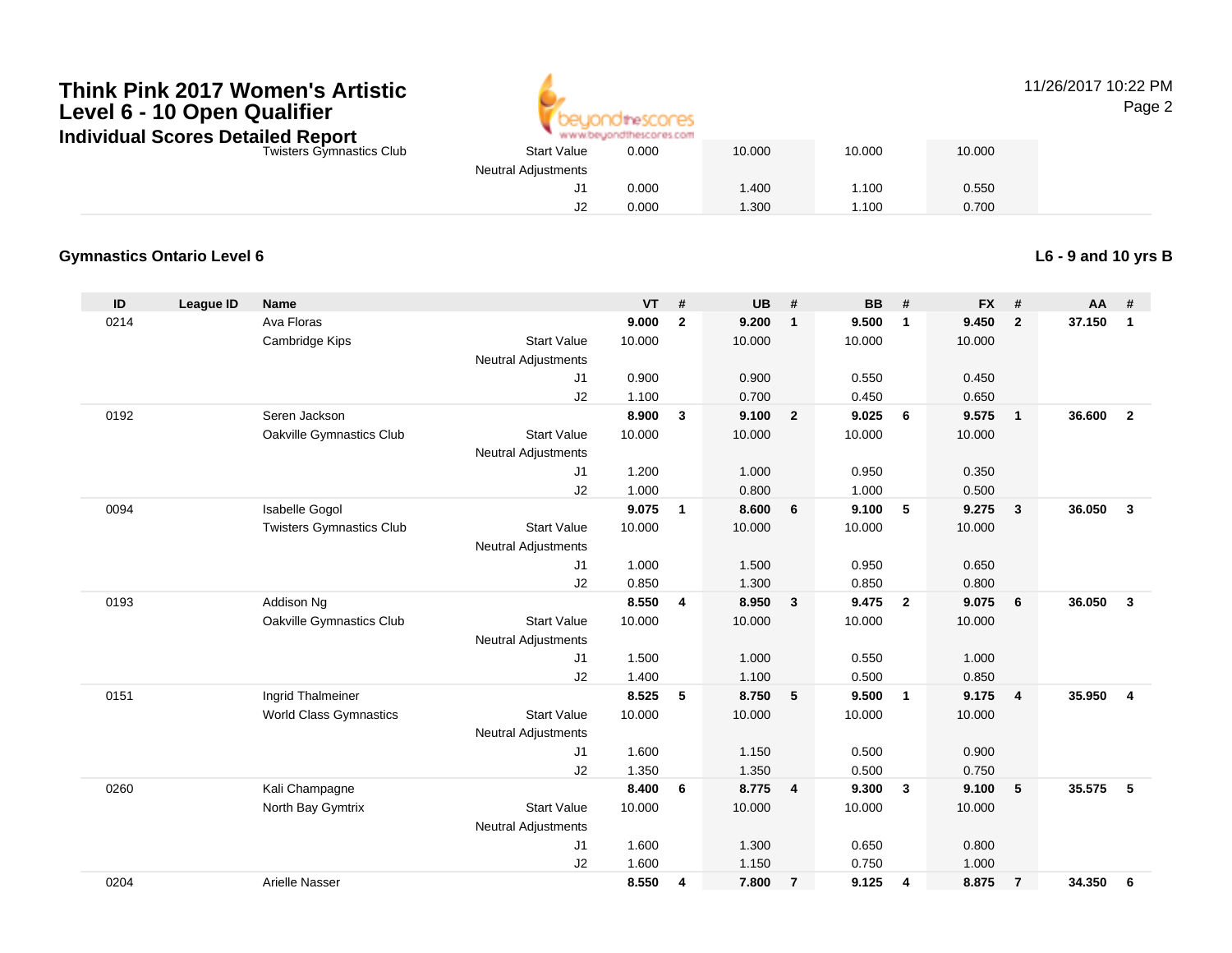# **Think Pink 2017 Women's ArtisticLevel 6 - 10 Open Qualifier**



11/26/2017 10:22 PM

Page 3

#### Adrenaline Gymnastics Start Valuee 10.000 10.000 10.000 10.000 Neutral Adjustments J1 1.400 2.200 0.850 1.100 J2 1.500 2.200 0.900 1.150 0170 Evalina Evans **7.350 <sup>7</sup> 6.300 <sup>8</sup> 7.750 <sup>7</sup> 8.300 <sup>9</sup> 29.700 <sup>7</sup>** Hamilton Gym Academy Start Valuee 10.000 8.700 10.000 10.000 Neutral Adjustments J1 2.500 2.200 2.400 1.600 J2 2.800 2.600 2.100 1.800 0174 Tessa Martin **7.350 <sup>7</sup> 6.300 <sup>8</sup> 7.450 <sup>8</sup> 8.550 <sup>8</sup> 29.650 <sup>8</sup>** Hamilton Gym Academy Start Valuee 10.000 8.700 9.400 10.000 Neutral Adjustments J1 2.800 2.400 2.000 1.400 J2 2.500 2.400 1.900 1.500 **Individual Scores Detailed Report**

#### **Gymnastics Ontario Level 6**

**L6 - 11 yrs A**

| ID   | League ID | Name                             |                            | <b>VT</b> | #            | <b>UB</b> | #              | <b>BB</b> | #                       | <b>FX</b> | #              | $AA$ # |                |
|------|-----------|----------------------------------|----------------------------|-----------|--------------|-----------|----------------|-----------|-------------------------|-----------|----------------|--------|----------------|
| 0253 |           | Makayla Herlihey                 |                            | 9.225     | $\mathbf{2}$ | 9.025     | $\overline{2}$ | 9.500     | $\overline{\mathbf{2}}$ | 9.025     | $\overline{7}$ | 36.775 | 1              |
|      |           | <b>Lindsay Gymnastics Centre</b> | <b>Start Value</b>         | 10.000    |              | 10.000    |                | 10.000    |                         | 10.000    |                |        |                |
|      |           |                                  | Neutral Adjustments        |           |              |           |                |           |                         |           |                |        |                |
|      |           |                                  | J1                         | 0.750     |              | 0.950     |                | 0.550     |                         | 1.000     |                |        |                |
|      |           |                                  | J2                         | 0.800     |              | 1.000     |                | 0.450     |                         | 0.950     |                |        |                |
| 0139 |           | Alyssia Pigozzo                  |                            | 8.725     | 4            | 8.775     | 5              | 9.250     | 5                       | 9.425     | $\mathbf{1}$   | 36.175 | $\overline{2}$ |
|      |           | <b>World Class Gymnastics</b>    | <b>Start Value</b>         | 10.000    |              | 10.000    |                | 10.000    |                         | 10.000    |                |        |                |
|      |           |                                  | <b>Neutral Adjustments</b> |           |              |           |                |           |                         |           |                |        |                |
|      |           |                                  | J <sub>1</sub>             | 1.300     |              | 1.150     |                | 0.700     |                         | 0.500     |                |        |                |
|      |           |                                  | J <sub>2</sub>             | 1.250     |              | 1.300     |                | 0.800     |                         | 0.650     |                |        |                |
| 0096 |           | Violet White                     |                            | 9.050     | 3            | 8.200     | - 9            | 9.425     | -4                      | 9.300     | 3              | 35.975 | 3              |
|      |           | <b>Twisters Gymnastics Club</b>  | <b>Start Value</b>         | 10.000    |              | 10.000    |                | 10.000    |                         | 10.000    |                |        |                |
|      |           |                                  | <b>Neutral Adjustments</b> |           |              |           |                |           |                         |           |                |        |                |
|      |           |                                  | J1                         | 0.900     |              | 1.800     |                | 0.600     |                         | 0.650     |                |        |                |
|      |           |                                  | J2                         | 1.000     |              | 1.800     |                | 0.550     |                         | 0.750     |                |        |                |
| 0264 |           | <b>Avalyn Southwick</b>          |                            | 8.725     | 4            | 8.650     | $\overline{7}$ | 9.575     | -1                      | 8.950     | 9              | 35.900 | $\overline{4}$ |
|      |           | Northern Stars                   | <b>Start Value</b>         | 10.000    |              | 10.000    |                | 10.000    |                         | 10.000    |                |        |                |
|      |           |                                  | Neutral Adjustments        |           |              |           |                |           |                         |           |                |        |                |
|      |           |                                  | J1                         | 1.300     |              | 1.450     |                | 0.450     |                         | 1.100     |                |        |                |
|      |           |                                  | J2                         | 1.250     |              | 1.250     |                | 0.400     |                         | 1.000     |                |        |                |
| 0055 |           | Deanna Christoforidis            |                            | 9.325     |              | 8.600     | 8              | 8.700     | -8                      | 9.075     | 5              | 35.700 | 5              |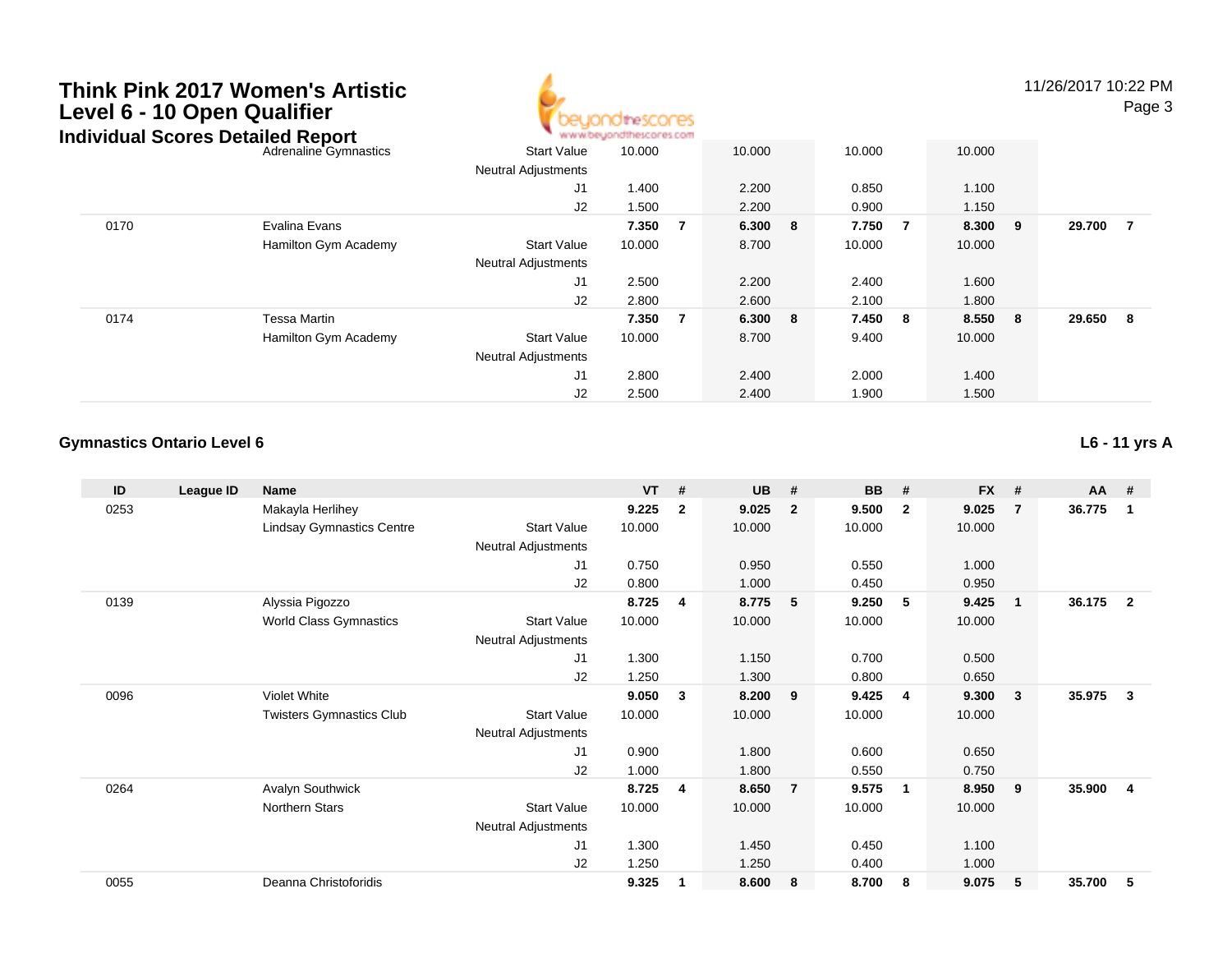

11/26/2017 10:22 PM

Page 4

|      | ndividual Scores Detailed Report |                            | * www.beyondthescores.com |                |          |                |        |                |          |                         |           |                         |
|------|----------------------------------|----------------------------|---------------------------|----------------|----------|----------------|--------|----------------|----------|-------------------------|-----------|-------------------------|
|      | East York Gymnastics             | <b>Start Value</b>         | 10.000                    |                | 10.000   |                | 10.000 |                | 10.000   |                         |           |                         |
|      |                                  | <b>Neutral Adjustments</b> |                           |                |          |                |        |                |          |                         |           |                         |
|      |                                  | J <sub>1</sub>             | 0.600                     |                | 1.300    |                | 1.250  |                | 1.000    |                         |           |                         |
|      |                                  | J2                         | 0.750                     |                | 1.500    |                | 1.350  |                | 0.850    |                         |           |                         |
| 0191 | Sophia Gallucci                  |                            | 8.525                     | 6              | 8.900    | $\overline{4}$ | 9.100  | 6              | 8.925    | 10                      | 35.450    | 6                       |
|      | Oakville Gymnastics Club         | <b>Start Value</b>         | 10.000                    |                | 10.000   |                | 10.000 |                | 10.000   |                         |           |                         |
|      |                                  | <b>Neutral Adjustments</b> |                           |                |          |                |        |                | $-0.100$ |                         |           |                         |
|      |                                  | J1                         | 1.500                     |                | 1.000    |                | 0.900  |                | 0.900    |                         |           |                         |
|      |                                  | J2                         | 1.450                     |                | 1.200    |                | 0.900  |                | 1.050    |                         |           |                         |
| 0212 | Sienna Castellanos               |                            | 8.000                     | 10             | 8.700    | 6              | 9.475  | $\mathbf{3}$   | 9.250    | $\overline{4}$          | 35.425    | $\overline{7}$          |
|      | <b>Adrenaline Gymnastics</b>     | <b>Start Value</b>         | 10.000                    |                | 10.000   |                | 10.000 |                | 10.000   |                         |           |                         |
|      |                                  | Neutral Adjustments        |                           |                |          |                |        |                |          |                         |           |                         |
|      |                                  | J1                         | 1.900                     |                | 1.300    |                | 0.600  |                | 0.700    |                         |           |                         |
|      |                                  | J2                         | 2.100                     |                | 1.300    |                | 0.450  |                | 0.800    |                         |           |                         |
| 0017 | Jacqueline Flannagan             |                            | 8.325                     | 8              | 8.950    | $\mathbf{3}$   | 9.050  | $\overline{7}$ | 9.050    | 6                       | 35.375    | 8                       |
|      | Gymnastics Mississauga           | <b>Start Value</b>         | 10.000                    |                | 10.000   |                | 10.000 |                | 10.000   |                         |           |                         |
|      |                                  | <b>Neutral Adjustments</b> |                           |                |          |                |        |                |          |                         |           |                         |
|      |                                  | J <sub>1</sub>             | 1.600                     |                | 1.150    |                | 1.000  |                | 0.950    |                         |           |                         |
|      |                                  | J2                         | 1.750                     |                | 0.950    |                | 0.900  |                | 0.950    |                         |           |                         |
| 0150 | Jordan Dufresne                  |                            | 8.200                     | 9              | 9.100    | $\mathbf{1}$   | 8.650  | 9              | 9.325    | $\overline{\mathbf{2}}$ | 35.275    | $\overline{\mathbf{9}}$ |
|      | <b>World Class Gymnastics</b>    | <b>Start Value</b>         | 10.000                    |                | 10.000   |                | 9.900  |                | 10.000   |                         |           |                         |
|      |                                  | <b>Neutral Adjustments</b> |                           |                |          |                |        |                |          |                         |           |                         |
|      |                                  | J <sub>1</sub>             | 1.800                     |                | 0.800    |                | 1.250  |                | 0.650    |                         |           |                         |
|      |                                  | J2                         | 1.800                     |                | 1.000    |                | 1.250  |                | 0.700    |                         |           |                         |
| 0173 | Gina Cain                        |                            | 8.650                     | 5              | 8.050    | 11             | 8.650  | 9              | 9.000    | 8                       | 34.350 10 |                         |
|      | Hamilton Gym Academy             | <b>Start Value</b>         | 10.000                    |                | 9.500    |                | 10.000 |                | 10.000   |                         |           |                         |
|      |                                  | <b>Neutral Adjustments</b> |                           |                |          |                |        |                |          |                         |           |                         |
|      |                                  | J1                         | 1.300                     |                | 1.550    |                | 1.300  |                | 0.900    |                         |           |                         |
|      |                                  | J2                         | 1.400                     |                | 1.350    |                | 1.400  |                | 1.100    |                         |           |                         |
| 0147 | Kaelie Kohout                    |                            | 8.375                     | $\overline{7}$ | 8.075 10 |                | 8.550  | 10             | 8.400 11 |                         | 33.400 11 |                         |
|      | <b>World Class Gymnastics</b>    | <b>Start Value</b>         | 10.000                    |                | 10.000   |                | 10.000 |                | 9.200    |                         |           |                         |
|      |                                  | <b>Neutral Adjustments</b> |                           |                |          |                |        |                |          |                         |           |                         |
|      |                                  | J1                         | 1.600                     |                | 1.850    |                | 1.600  |                | 0.700    |                         |           |                         |
|      |                                  | J2                         | 1.650                     |                | 2.000    |                | 1.300  |                | 0.900    |                         |           |                         |

**Gymnastics Ontario Level 6**

**L6 - 11 yrs B**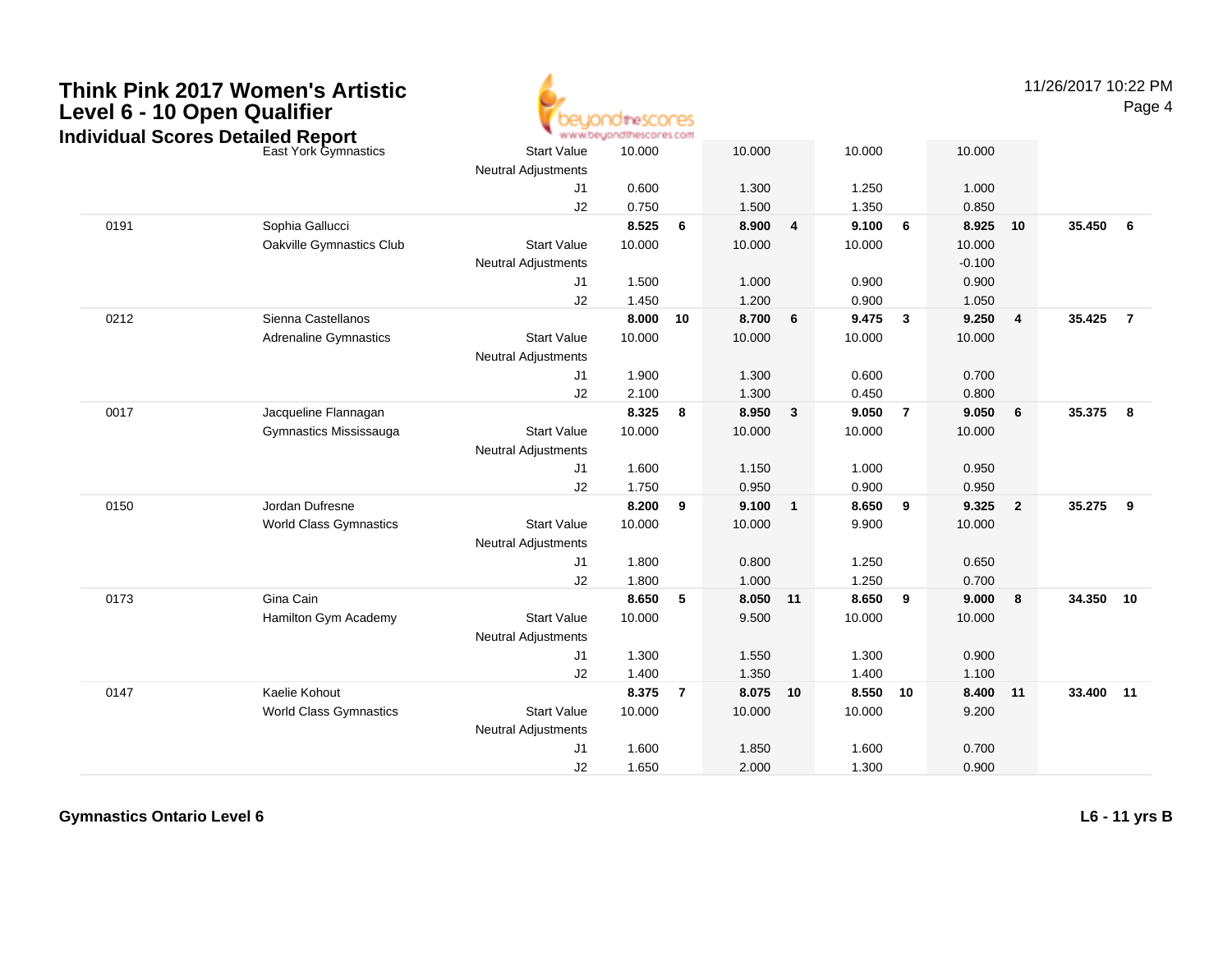

|      | ndividual Scores Detailed Report |                            | - www.beyonatuescores.com |                         |                |                |                |                |                |                |        |                         |
|------|----------------------------------|----------------------------|---------------------------|-------------------------|----------------|----------------|----------------|----------------|----------------|----------------|--------|-------------------------|
| ID   | League ID<br><b>Name</b>         |                            | VT                        | #                       | <b>UB</b>      | #              | <b>BB</b>      | #              | <b>FX</b>      | - #            | AA     | #                       |
| 0060 | Samantha Croft                   |                            | 9.225                     | $\overline{2}$          | 9.100          | $\overline{2}$ | 9.025          | $\overline{7}$ | 9.150          | 3              | 36.500 | $\overline{1}$          |
|      | East York Gymnastics             | <b>Start Value</b>         | 10.000                    |                         | 10.000         |                | 10.000         |                | 10.000         |                |        |                         |
|      |                                  | <b>Neutral Adjustments</b> |                           |                         |                |                |                |                |                |                |        |                         |
|      |                                  | J1                         | 0.750                     |                         | 0.800          |                | 1.000          |                | 0.950          |                |        |                         |
|      |                                  | J2                         | 0.800                     |                         | 1.000          |                | 0.950          |                | 0.750          |                |        |                         |
| 0244 | <b>Tomasin Mair</b>              |                            | 8.750                     | 6                       | 8.950          | $\overline{4}$ | 9.450          | $\overline{1}$ | 9.025          | $\overline{7}$ | 36.175 | $\overline{\mathbf{2}}$ |
|      | Hamilton Wentworth Regionettes   | <b>Start Value</b>         | 10.000                    |                         | 10.000         |                | 10.000         |                | 10.000         |                |        |                         |
|      |                                  | <b>Neutral Adjustments</b> |                           |                         |                |                |                |                |                |                |        |                         |
|      |                                  | J1                         | 1.200                     |                         | 1.000          |                | 0.500          |                | 1.000          |                |        |                         |
|      |                                  | J2                         | 1.300                     |                         | 1.100          |                | 0.600          |                | 0.950          |                |        |                         |
| 0020 | Olivia Kiriakopoulos             |                            | 8.825                     | 5                       | 8.800          | $\overline{7}$ | 9.300          | 3              | 9.225          | $\overline{2}$ | 36.150 | $\mathbf{3}$            |
|      | Gymnastics Mississauga           | <b>Start Value</b>         | 10.000                    |                         | 10.000         |                | 10.000         |                | 10.000         |                |        |                         |
|      |                                  | <b>Neutral Adjustments</b> |                           |                         |                |                |                |                |                |                |        |                         |
|      |                                  | J1                         | 1.250                     |                         | 1.200          |                | 0.800          |                | 0.750          |                |        |                         |
|      |                                  | J2                         | 1.100                     |                         | 1.200          |                | 0.600          |                | 0.800          |                |        |                         |
| 0207 | Olivia Slaney                    |                            | 9.025                     | $\overline{\mathbf{3}}$ | 8.825          | 6              | 9.225          | $\overline{4}$ | 8.850          | 9              | 35.925 | $\overline{4}$          |
|      | <b>Adrenaline Gymnastics</b>     | <b>Start Value</b>         | 10.000                    |                         | 10.000         |                | 10.000         |                | 10.000         |                |        |                         |
|      |                                  | <b>Neutral Adjustments</b> |                           |                         |                |                |                |                |                |                |        |                         |
|      |                                  | J1                         | 0.950                     |                         | 1.150          |                | 0.750          |                | 1.200          |                |        |                         |
| 0129 | Marin O'Malley                   | J2                         | 1.000<br>8.825            | 5                       | 1.200<br>9.000 | 3              | 0.800<br>8.800 | 8              | 1.100<br>8.900 | 8              | 35.525 | -5                      |
|      | Gymzone Gymnastics/Sudbury       | <b>Start Value</b>         | 10.000                    |                         | 10.000         |                | 10.000         |                | 10.000         |                |        |                         |
|      | Laurels                          |                            |                           |                         |                |                |                |                |                |                |        |                         |
|      |                                  | <b>Neutral Adjustments</b> |                           |                         |                |                |                |                |                |                |        |                         |
|      |                                  | J1                         | 1.100                     |                         | 1.000          |                | 1.000          |                | 1.000          |                |        |                         |
|      |                                  | J2                         | 1.250                     |                         | 1.000          |                | 1.400          |                | 1.200          |                |        |                         |
| 0261 | Mary Garner                      |                            | 8.900                     | $\overline{4}$          | 8.575          | 9              | 8.750          | 9              | 9.100          | 5              | 35.325 | - 6                     |
|      | <b>World Class Gymnastics</b>    | <b>Start Value</b>         | 10.000                    |                         | 10.000         |                | 10.000         |                | 10.000         |                |        |                         |
|      |                                  | <b>Neutral Adjustments</b> |                           |                         |                |                |                |                |                |                |        |                         |
|      |                                  | J1                         | 1.200                     |                         | 1.450          |                | 1.400          |                | 0.800          |                |        |                         |
|      |                                  | J2                         | 1.000                     |                         | 1.400          |                | 1.100          |                | 1.000          |                |        |                         |
| 0195 | Cassidy Imrie                    |                            | 8.000                     | 10                      | 8.875          | 5              | 9.325          | $\overline{2}$ | 9.100          | 5              | 35.300 | $\overline{7}$          |
|      | Oakville Gymnastics Club         | <b>Start Value</b>         | 10.000                    |                         | 10.000         |                | 10.000         |                | 10.000         |                |        |                         |
|      |                                  | <b>Neutral Adjustments</b> |                           |                         |                |                |                |                |                |                |        |                         |
|      |                                  | J1                         | 1.800                     |                         | 1.150          |                | 0.650          |                | 0.900          |                |        |                         |
|      |                                  | J2                         | 2.200                     |                         | 1.100          |                | 0.700          |                | 0.900          |                |        |                         |
| 0196 | Natalie Wiberg                   |                            | 7.700                     | 11                      | 8.750          | 8              | 9.450          | $\mathbf{1}$   | 9.300          | $\overline{1}$ | 35.200 | 8                       |
|      | Oakville Gymnastics Club         | <b>Start Value</b>         | 10.000                    |                         | 10.000         |                | 10.000         |                | 10.000         |                |        |                         |
|      |                                  | <b>Neutral Adjustments</b> |                           |                         |                |                |                |                |                |                |        |                         |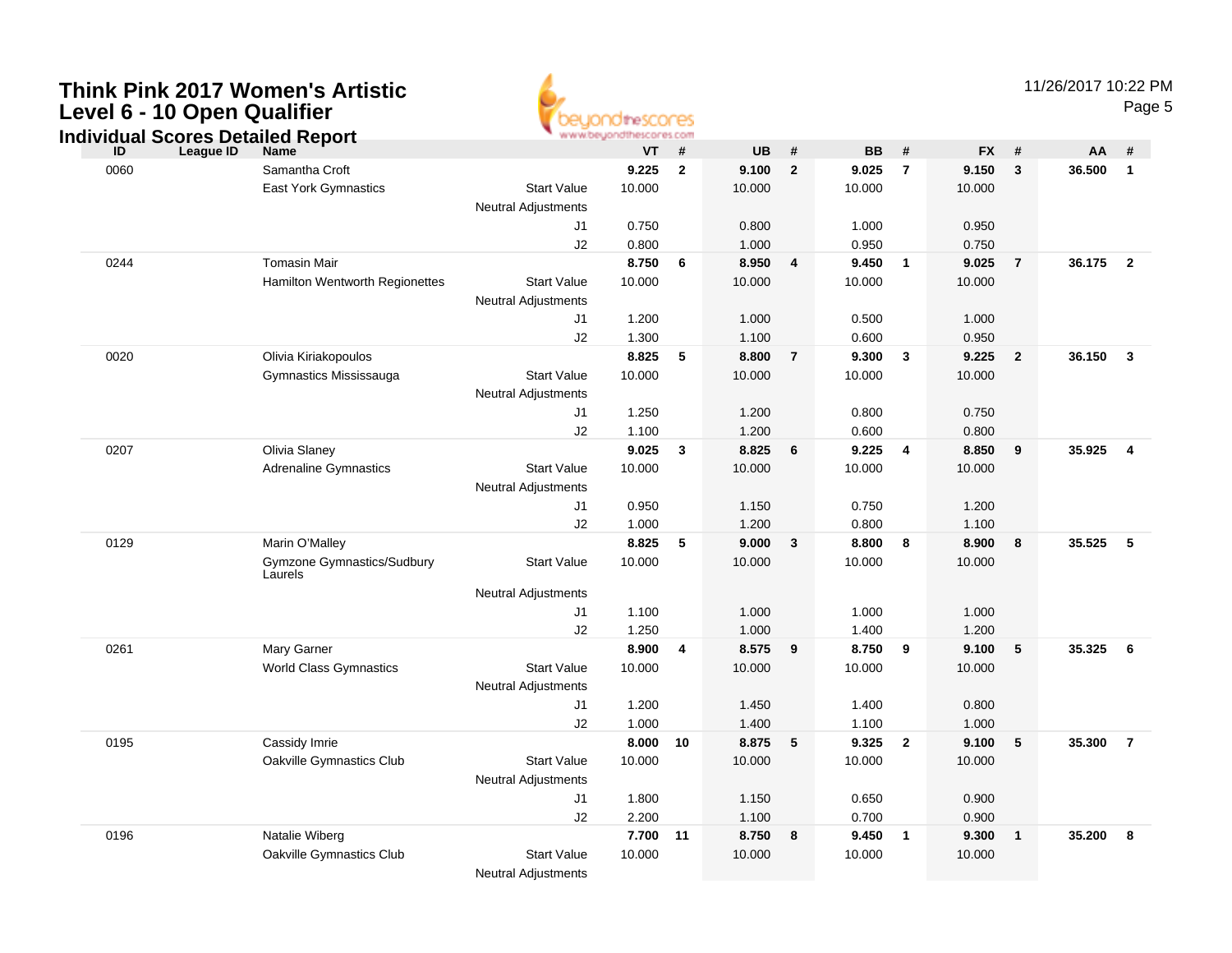

11/26/2017 10:22 PMPage 6

|      | dividual occides Detailed Report |                            |        |   |        |                |        |    |              |                |        |     |
|------|----------------------------------|----------------------------|--------|---|--------|----------------|--------|----|--------------|----------------|--------|-----|
|      |                                  | J1                         | 2.300  |   | 1.300  |                | 0.600  |    | 0.600        |                |        |     |
|      |                                  | J2                         | 2.300  |   | 1.200  |                | 0.500  |    | 0.800        |                |        |     |
| 0152 | Diana Nechifor                   |                            | 8.650  | 7 | 8.800  | $\overline{7}$ | 9.100  | 6  | 8.525        | 10             | 35.075 | - 9 |
|      | World Class Gymnastics           | <b>Start Value</b>         | 10.000 |   | 10.000 |                | 10.000 |    | 10.000       |                |        |     |
|      |                                  | Neutral Adjustments        |        |   |        |                |        |    |              |                |        |     |
|      |                                  | J1                         | 1.300  |   | 1.150  |                | 0.900  |    | 1.500        |                |        |     |
|      |                                  | J2                         | 1.400  |   | 1.250  |                | 0.900  |    | 1.450        |                |        |     |
| 0245 | Hannah Ecker                     |                            | 8.400  | 8 | 7.400  | 11             | 9.200  | 5  | 9.125        | $\overline{4}$ | 34.125 | 10  |
|      | Hamilton Wentworth Regionettes   | <b>Start Value</b>         | 10.000 |   | 10.000 |                | 10.000 |    | 10.000       |                |        |     |
|      |                                  | <b>Neutral Adjustments</b> |        |   |        |                |        |    |              |                |        |     |
|      |                                  | J <sub>1</sub>             | 1.700  |   | 2.700  |                | 0.850  |    | 0.900        |                |        |     |
|      |                                  | J2                         | 1.500  |   | 2.500  |                | 0.750  |    | 0.850        |                |        |     |
| 0246 | <b>Brooke Goddard</b>            |                            | 8.125  | 9 | 7.600  | 10             | 8.300  | 10 | 9.050        | - 6            | 33.075 | 11  |
|      | Hamilton Wentworth Regionettes   | <b>Start Value</b>         | 10.000 |   | 10.000 |                | 10.000 |    | 10.000       |                |        |     |
|      |                                  | Neutral Adjustments        |        |   |        |                |        |    |              |                |        |     |
|      |                                  | J1                         | 1.750  |   | 2.400  |                | 1.900  |    | 0.900        |                |        |     |
|      |                                  | J2                         | 2.000  |   | 2.400  |                | 1.500  |    | 1.000        |                |        |     |
| 0056 | Kate Kulchyski                   |                            | 9.400  | 1 | 9.400  | $\mathbf 1$    | 9.300  | 3  | <b>X.XXX</b> | - -            | 28.100 | 12  |
|      | East York Gymnastics             | <b>Start Value</b>         | 10.000 |   | 10.000 |                | 10.000 |    |              |                |        |     |
|      |                                  | <b>Neutral Adjustments</b> |        |   |        |                |        |    |              |                |        |     |
|      |                                  | J <sub>1</sub>             | 0.500  |   | 0.600  |                | 0.650  |    |              |                |        |     |
|      |                                  | J2                         | 0.700  |   | 0.600  |                | 0.750  |    |              |                |        |     |

#### **Gymnastics Ontario Level 6**

**L6 - 13 yrs A**

| ID   | League ID | <b>Name</b>                           |                            | $VT$ # |                         | <b>UB</b> | #                       | <b>BB</b> | -#                      | <b>FX</b> | #                       | $AA$ # |                         |
|------|-----------|---------------------------------------|----------------------------|--------|-------------------------|-----------|-------------------------|-----------|-------------------------|-----------|-------------------------|--------|-------------------------|
| 0090 |           | Lyla White                            |                            | 9.025  | 5                       | 9.025     | $\overline{\mathbf{3}}$ | 9.600     | $\overline{\mathbf{2}}$ | 9.550     | -1                      | 37.200 |                         |
|      |           | <b>Twisters Gymnastics Club</b>       | <b>Start Value</b>         | 10.000 |                         | 10.000    |                         | 10.000    |                         | 10.000    |                         |        |                         |
|      |           |                                       | <b>Neutral Adjustments</b> |        |                         |           |                         |           |                         |           |                         |        |                         |
|      |           |                                       | J1                         | 0.950  |                         | 0.900     |                         | 0.500     |                         | 0.450     |                         |        |                         |
|      |           |                                       | J2                         | 1.000  |                         | 1.050     |                         | 0.300     |                         | 0.450     |                         |        |                         |
| 0241 |           | Mya Feher                             |                            | 9.125  | $\overline{\mathbf{2}}$ | 8.475 7   |                         | 9.575     | $\overline{\mathbf{3}}$ | 9.400     | $\overline{\mathbf{2}}$ | 36.575 | $\overline{\mathbf{2}}$ |
|      |           | <b>Hamilton Wentworth Regionettes</b> | <b>Start Value</b>         | 10.000 |                         | 10.000    |                         | 10.000    |                         | 10.000    |                         |        |                         |
|      |           |                                       | <b>Neutral Adjustments</b> |        |                         |           |                         |           |                         |           |                         |        |                         |
|      |           |                                       | J1                         | 0.800  |                         | 1.600     |                         | 0.450     |                         | 0.600     |                         |        |                         |
|      |           |                                       | J2                         | 0.950  |                         | 1.450     |                         | 0.400     |                         | 0.600     |                         |        |                         |
| 0025 |           | Angelica Balestra                     |                            | 8.975  | 7                       | 9.100     | $\overline{\mathbf{2}}$ | 9.375     | - 5                     | 9.050     | -6                      | 36.500 | 3                       |
|      |           | Gymnastics Mississauga                | <b>Start Value</b>         | 10.000 |                         | 10.000    |                         | 10.000    |                         | 10.000    |                         |        |                         |
|      |           |                                       | <b>Neutral Adjustments</b> |        |                         |           |                         |           |                         |           |                         |        |                         |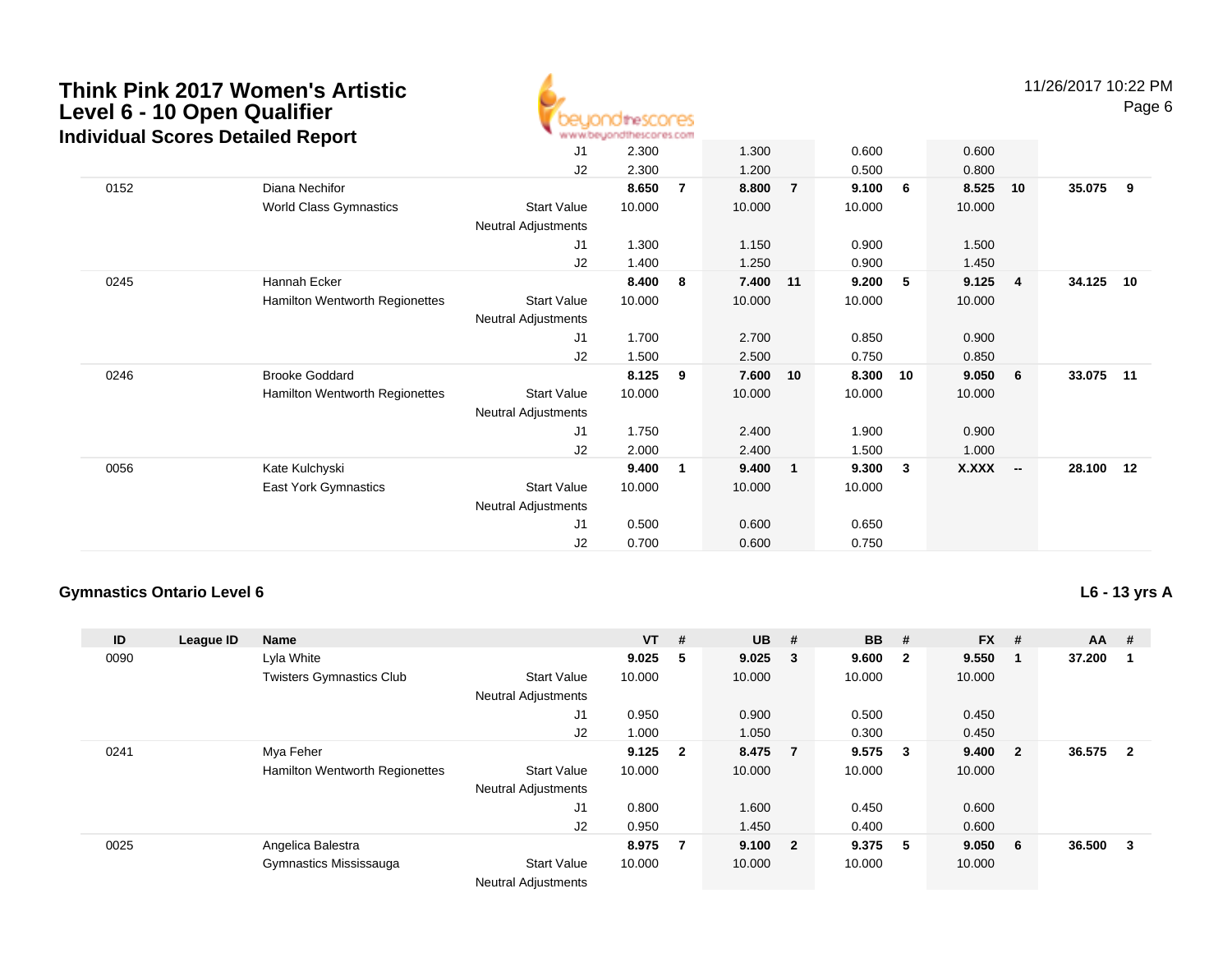

11/26/2017 10:22 PM

|      | urruudi Ocores Detaneu Report         |                                                  |        |              |          |                |        |                |        |                |        |                |
|------|---------------------------------------|--------------------------------------------------|--------|--------------|----------|----------------|--------|----------------|--------|----------------|--------|----------------|
|      |                                       | J1                                               | 1.000  |              | 0.900    |                | 0.650  |                | 0.950  |                |        |                |
|      |                                       | J2                                               | 1.050  |              | 0.900    |                | 0.600  |                | 0.950  |                |        |                |
| 0029 | Kailee Ng                             |                                                  | 9.100  | $\mathbf{3}$ | 8.975    | $\overline{4}$ | 9.275  | 6              | 9.025  | $\overline{7}$ | 36.375 | $\overline{4}$ |
|      | Gymnastics Mississauga                | <b>Start Value</b>                               | 10.000 |              | 10.000   |                | 10.000 |                | 10.000 |                |        |                |
|      |                                       | Neutral Adjustments                              |        |              |          |                |        |                |        |                |        |                |
|      |                                       | J1                                               | 0.950  |              | 1.050    |                | 0.750  |                | 0.950  |                |        |                |
|      |                                       | J2                                               | 0.850  |              | 1.000    |                | 0.700  |                | 1.000  |                |        |                |
| 0123 | Madysen Mulligan                      |                                                  | 9.000  | 6            | 9.175    | $\overline{1}$ | 9.400  | $\overline{4}$ | 8.700  | 11             | 36.275 | 5              |
|      | Gymzone Gymnastics/Sudbury<br>Laurels | <b>Start Value</b>                               | 10.000 |              | 10.000   |                | 10.000 |                | 10.000 |                |        |                |
|      |                                       | <b>Neutral Adjustments</b>                       |        |              |          |                |        |                |        |                |        |                |
|      |                                       | J1                                               | 1.100  |              | 0.800    |                | 0.600  |                | 1.400  |                |        |                |
|      |                                       | J2                                               | 0.900  |              | 0.850    |                | 0.600  |                | 1.200  |                |        |                |
| 0011 | Selena Amaral                         |                                                  | 9.075  | 4            | 8.750    | 6              | 8.825  | 10             | 9.275  | $\mathbf{3}$   | 35.925 | 6              |
|      | Gymnastics Mississauga                | <b>Start Value</b>                               | 10.000 |              | 10.000   |                | 10.000 |                | 10.000 |                |        |                |
|      |                                       | <b>Neutral Adjustments</b>                       |        |              |          |                |        |                |        |                |        |                |
|      |                                       | J1                                               | 0.850  |              | 1.300    |                | 1.250  |                | 0.650  |                |        |                |
|      | Jasmina Cashmore                      | J2                                               | 1.000  |              | 1.200    |                | 1.100  |                | 0.800  |                |        |                |
| 0018 |                                       |                                                  | 8.250  | 9            | 8.975    | $\overline{4}$ | 9.625  | $\overline{1}$ | 8.950  | 9              | 35.800 | $\overline{7}$ |
|      | Gymnastics Mississauga                | <b>Start Value</b><br><b>Neutral Adjustments</b> | 10.000 |              | 10.000   |                | 10.000 |                | 10.000 |                |        |                |
|      |                                       | J1                                               | 1.800  |              | 1.100    |                | 0.350  |                | 1.000  |                |        |                |
|      |                                       | J2                                               | 1.700  |              | 0.950    |                | 0.400  |                | 1.100  |                |        |                |
| 0216 | Aliya Smith                           |                                                  | 8.625  | 8            | 8.875    | 5              | 9.200  | $\overline{7}$ | 9.000  | 8              | 35.700 | 8              |
|      | Cambridge Kips                        | <b>Start Value</b>                               | 10.000 |              | 10.000   |                | 10.000 |                | 10.000 |                |        |                |
|      |                                       | <b>Neutral Adjustments</b>                       |        |              |          |                |        |                |        |                |        |                |
|      |                                       | J1                                               | 1.400  |              | 1.050    |                | 0.850  |                | 1.100  |                |        |                |
|      |                                       | J2                                               | 1.350  |              | 1.200    |                | 0.750  |                | 0.900  |                |        |                |
| 0126 | Abigail Dumontelle                    |                                                  | 9.225  | $\mathbf{1}$ | 8.275 10 |                | 8.700  | 11             | 9.200  | $\overline{4}$ | 35.400 | 9              |
|      | Gymzone Gymnastics/Sudbury<br>Laurels | <b>Start Value</b>                               | 10.000 |              | 10.000   |                | 10.000 |                | 10.000 |                |        |                |
|      |                                       | Neutral Adjustments                              |        |              |          |                |        |                |        |                |        |                |
|      |                                       | J1                                               | 0.850  |              | 1.700    |                | 1.350  |                | 0.800  |                |        |                |
|      |                                       | J2                                               | 0.700  |              | 1.750    |                | 1.250  |                | 0.800  |                |        |                |
| 0202 | Cassandra Attygale                    |                                                  | 9.000  | 6            | 8.400    | 8              | 9.125  | 8              | 8.800  | 10             | 35.325 | 10             |
|      | <b>Adrenaline Gymnastics</b>          | <b>Start Value</b>                               | 10.000 |              | 10.000   |                | 10.000 |                | 10.000 |                |        |                |
|      |                                       | <b>Neutral Adjustments</b>                       |        |              |          |                |        |                |        |                |        |                |
|      |                                       | J1                                               | 0.900  |              | 1.600    |                | 0.900  |                | 1.200  |                |        |                |
|      |                                       | J2                                               | 1.100  |              | 1.600    |                | 0.850  |                | 1.200  |                |        |                |
| 0262 | Kira Hamilton                         |                                                  | 9.075  | 4            | 8.325    | 9              | 8.875  | 9              | 8.050  | 12             | 34.325 | 11             |
|      | Gymnastics Mississauga                | <b>Start Value</b>                               | 10.000 |              | 10.000   |                | 9.900  |                | 9.500  |                |        |                |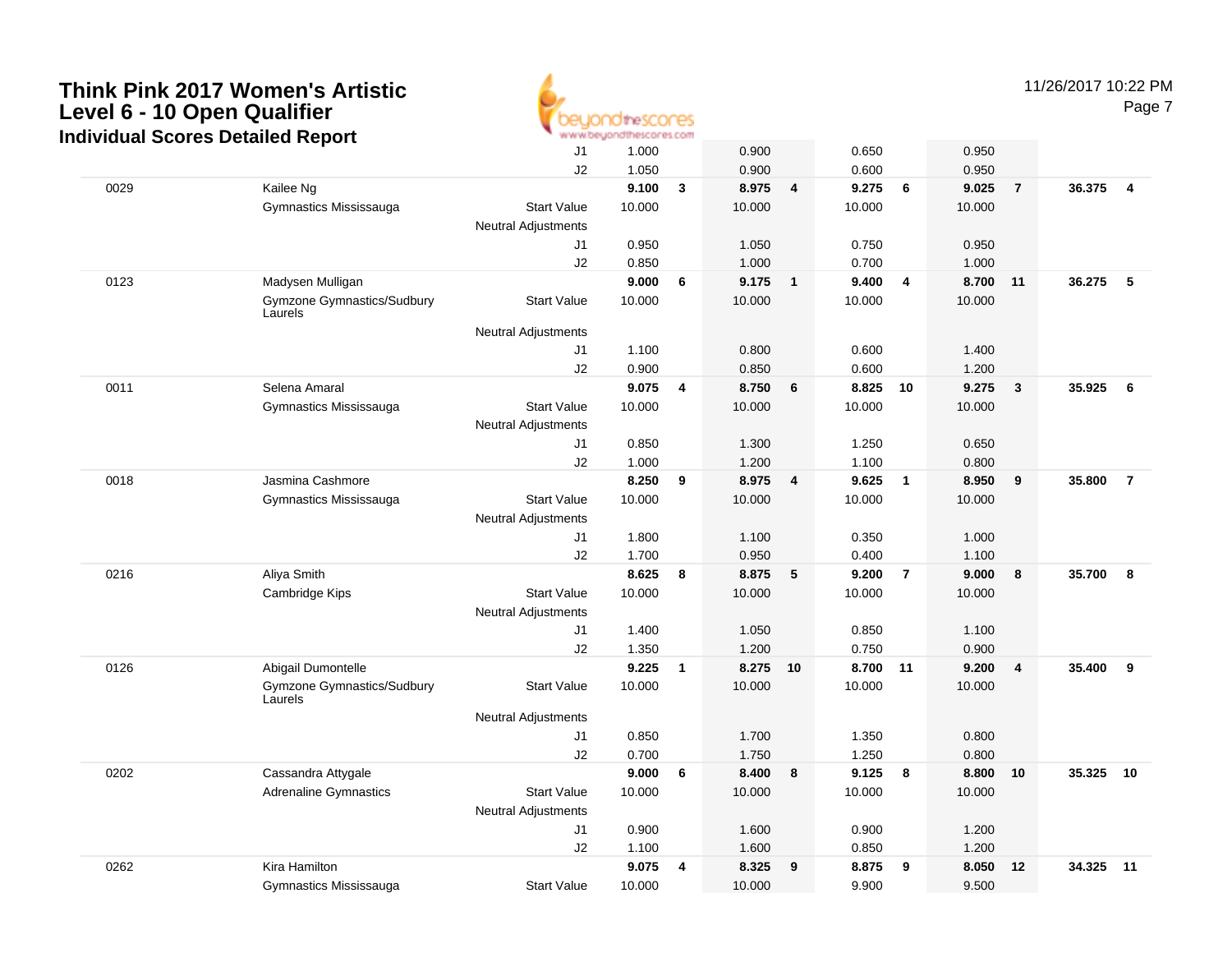

# 11/26/2017 10:22 PM

Page 8

|      |                                | J1                         | 0.900                                    | 1.650                 | 1.150       | 1.400        |              |
|------|--------------------------------|----------------------------|------------------------------------------|-----------------------|-------------|--------------|--------------|
|      |                                | J2                         | 0.950                                    | 1.700                 | 0.900       | 1.500        |              |
| 0248 | Mya Thorogood                  |                            | <b>X.XXX</b><br>$\overline{\phantom{a}}$ | <b>X.XXX</b><br>$- -$ | 8.375<br>12 | 9.125<br>- 5 | 17.500<br>12 |
|      | Hamilton Wentworth Regionettes | Start Value                |                                          |                       | 10.000      | 10.000       |              |
|      |                                | <b>Neutral Adjustments</b> |                                          |                       |             |              |              |
|      |                                | J1                         |                                          |                       | 1.750       | 0.850        |              |
|      |                                | J2                         |                                          |                       | 1.500       | 0.900        |              |

#### **Gymnastics Ontario Level 6**

**ID League ID Name VT # UB # BB # FX # AA #** 0089 Jada Ridgwell **9.650 <sup>1</sup> 9.325 <sup>2</sup> 9.525 <sup>1</sup> 9.525 <sup>1</sup> 38.025 <sup>1</sup>** Twisters Gymnastics Clubb 3tart Value 10.000 10.000 10.000 10.000 10.000 Neutral Adjustments J1 0.350 0.600 0.450 0.450 J2 0.350 0.750 0.500 0.500 0095 Brooklynn Downey **9.450 <sup>4</sup> 9.450 <sup>1</sup> 9.525 <sup>1</sup> 9.350 <sup>2</sup> 37.775 <sup>2</sup>** Twisters Gymnastics Clubb 3tart Value 10.000 10.000 10.000 10.000 10.000 Neutral Adjustments J1 0.500 0.600 0.450 0.550 J2 0.600 0.500 0.500 0.750 0016 Hunter Sinclair **9.425 <sup>5</sup> 8.850 <sup>6</sup> 9.400 <sup>3</sup> 9.350 <sup>2</sup> 37.025 <sup>3</sup>** Gymnastics Mississauga Start Value 10.000 10.000 10.000 10.000 Neutral Adjustments J1 0.550 1.200 0.700 0.550 J2 0.600 1.100 0.500 0.750 0158 Cate Laskey **9.275 <sup>6</sup> 8.850 <sup>6</sup> 9.125 <sup>7</sup> 9.350 <sup>2</sup> 36.600 <sup>4</sup>** Gyros Gymnastics Start Valuee 10.000 10.000 10.000 10.000 Neutral Adjustments J1 0.650 1.100 1.000 0.600 J2 0.800 1.200 0.750 0.700 0059 Sydney Lau **9.500 <sup>3</sup> 9.000 <sup>4</sup> 8.850 <sup>9</sup> 9.075 <sup>5</sup> 36.425 <sup>5</sup>** East York Gymnastics Start Valuee 10.000 10.000 10.000 10.000 Neutral Adjustments J1 0.450 1.050 1.200 1.000 J2 0.550 0.950 1.100 0.850 0027 Sasha Donald **9.600 <sup>2</sup> 9.150 <sup>3</sup> 8.750 <sup>10</sup> 8.900 <sup>7</sup> 36.400 <sup>6</sup>** Gymnastics MississaugaStart Value 10.000 10.000 10.000 10.000

**L6 - 13 yrs B**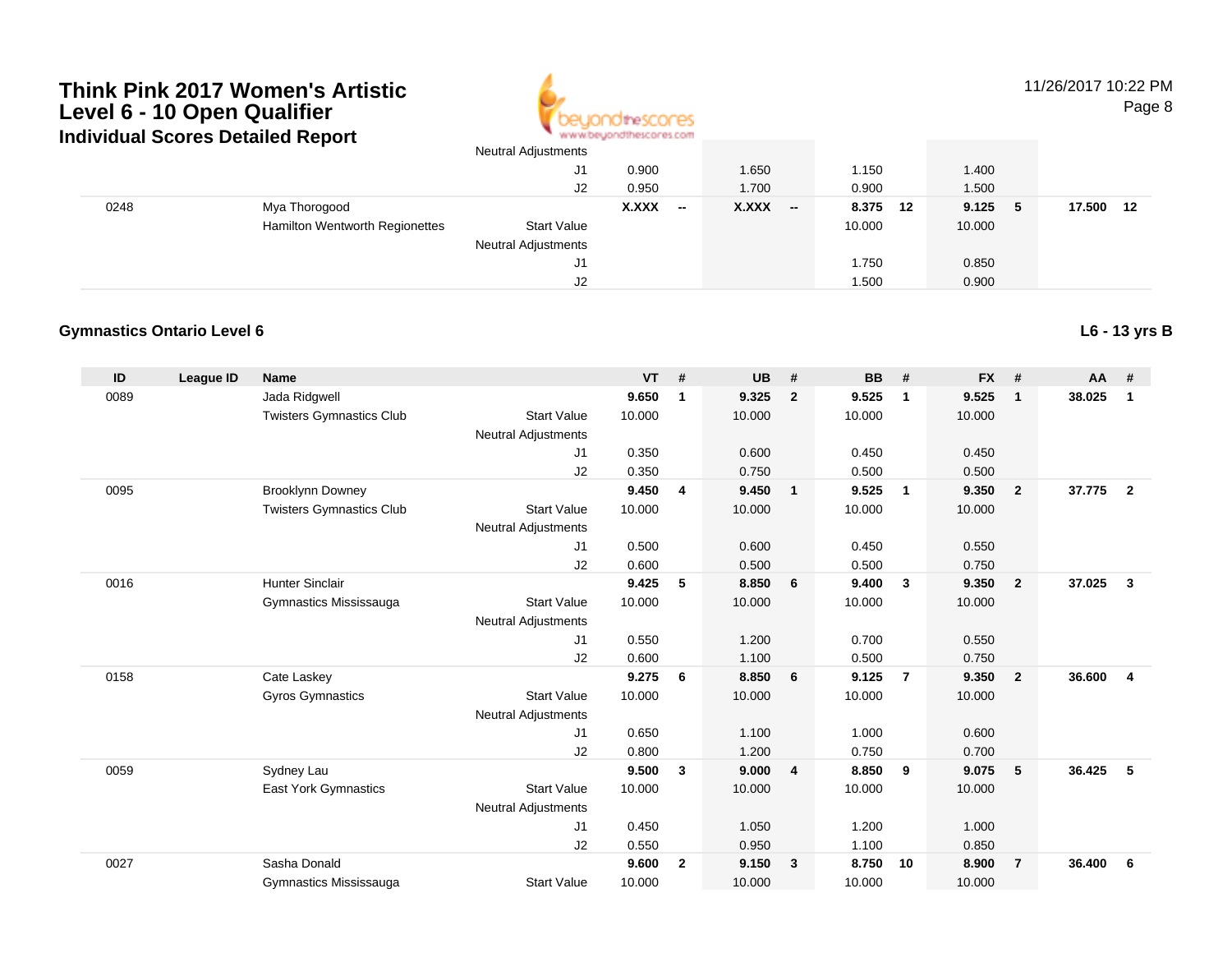

|      |                                       | <b>Neutral Adjustments</b> |        |                |        |                |        |                         |        |                         |           |                |
|------|---------------------------------------|----------------------------|--------|----------------|--------|----------------|--------|-------------------------|--------|-------------------------|-----------|----------------|
|      |                                       | J1                         | 0.400  |                | 0.850  |                | 1.400  |                         | 1.200  |                         |           |                |
|      |                                       | J2                         | 0.400  |                | 0.850  |                | 1.100  |                         | 1.000  |                         |           |                |
| 0052 | Maya Manel                            |                            | 9.200  | $\overline{7}$ | 8.900  | 5              | 9.300  | $\overline{\mathbf{4}}$ | 8.900  | $\overline{7}$          | 36.300    | $\overline{7}$ |
|      | East York Gymnastics                  | <b>Start Value</b>         | 10.000 |                | 10.000 |                | 10.000 |                         | 10.000 |                         |           |                |
|      |                                       | <b>Neutral Adjustments</b> |        |                |        |                |        |                         |        |                         |           |                |
|      |                                       | J1                         | 0.800  |                | 1.150  |                | 0.650  |                         | 1.200  |                         |           |                |
|      |                                       | J2                         | 0.800  |                | 1.050  |                | 0.750  |                         | 1.000  |                         |           |                |
| 0012 | Kiera Forbes                          |                            | 8.875  | 9              | 8.825  | $\overline{7}$ | 9.250  | 5                       | 9.150  | $\overline{4}$          | 36.100    | - 8            |
|      | Gymnastics Mississauga                | <b>Start Value</b>         | 10.000 |                | 10.000 |                | 10.000 |                         | 10.000 |                         |           |                |
|      |                                       | <b>Neutral Adjustments</b> |        |                |        |                |        |                         |        |                         |           |                |
|      |                                       | J1                         | 1.100  |                | 1.150  |                | 0.750  |                         | 0.800  |                         |           |                |
|      |                                       | J2                         | 1.150  |                | 1.200  |                | 0.750  |                         | 0.900  |                         |           |                |
| 0120 | Alana Killeen                         |                            | 9.050  | 8              | 8.575  | 9              | 9.075  | 8                       | 9.325  | $\overline{\mathbf{3}}$ | 36.025    | 9              |
|      | Gymzone Gymnastics/Sudbury<br>Laurels | <b>Start Value</b>         | 10.000 |                | 10.000 |                | 10.000 |                         | 10.000 |                         |           |                |
|      |                                       | <b>Neutral Adjustments</b> |        |                |        |                |        |                         |        |                         |           |                |
|      |                                       | J1                         | 0.950  |                | 1.500  |                | 1.050  |                         | 0.600  |                         |           |                |
|      |                                       | J2                         | 0.950  |                | 1.350  |                | 0.800  |                         | 0.750  |                         |           |                |
| 0242 | Hailey MacNamara                      |                            | 8.450  | 11             | 8.200  | 11             | 9.425  | $\overline{2}$          | 9.150  | $\overline{4}$          | 35.225    | 10             |
|      | Hamilton Wentworth Regionettes        | <b>Start Value</b>         | 10.000 |                | 10.000 |                | 10.000 |                         | 10.000 |                         |           |                |
|      |                                       | Neutral Adjustments        |        |                |        |                |        |                         |        |                         |           |                |
|      |                                       | J1                         | 1.600  |                | 1.850  |                | 0.650  |                         | 0.800  |                         |           |                |
|      |                                       | J2                         | 1.500  |                | 1.750  |                | 0.500  |                         | 0.900  |                         |           |                |
| 0263 | <b>Alexis Dimantakos</b>              |                            | 8.250  | 12             | 8.675  | 8              | 9.200  | 6                       | 9.025  | 6                       | 35.150 11 |                |
|      | Gymnastics Mississauga                | <b>Start Value</b>         | 10.000 |                | 10.000 |                | 10.000 |                         | 10.000 |                         |           |                |
|      |                                       | <b>Neutral Adjustments</b> |        |                |        |                |        |                         |        |                         |           |                |
|      |                                       | J1                         | 1.800  |                | 1.300  |                | 0.750  |                         | 0.900  |                         |           |                |
|      |                                       | J2                         | 1.700  |                | 1.350  |                | 0.850  |                         | 1.050  |                         |           |                |
| 0157 | Sierra Trossman                       |                            | 8.850  | 10             | 8.375  | 10             | 8.450  | 11                      | 9.075  | $\sqrt{5}$              | 34.750    | 12             |
|      | <b>Gyros Gymnastics</b>               | <b>Start Value</b>         | 10.000 |                | 10.000 |                | 10.000 |                         | 10.000 |                         |           |                |
|      |                                       | <b>Neutral Adjustments</b> |        |                |        |                |        |                         |        |                         |           |                |
|      |                                       | J1                         | 1.100  |                | 1.700  |                | 1.600  |                         | 1.000  |                         |           |                |
|      |                                       | J2                         | 1.200  |                | 1.550  |                | 1.500  |                         | 0.850  |                         |           |                |

**Gymnastics Ontario Level 6**

**L6 - 14 yrs A**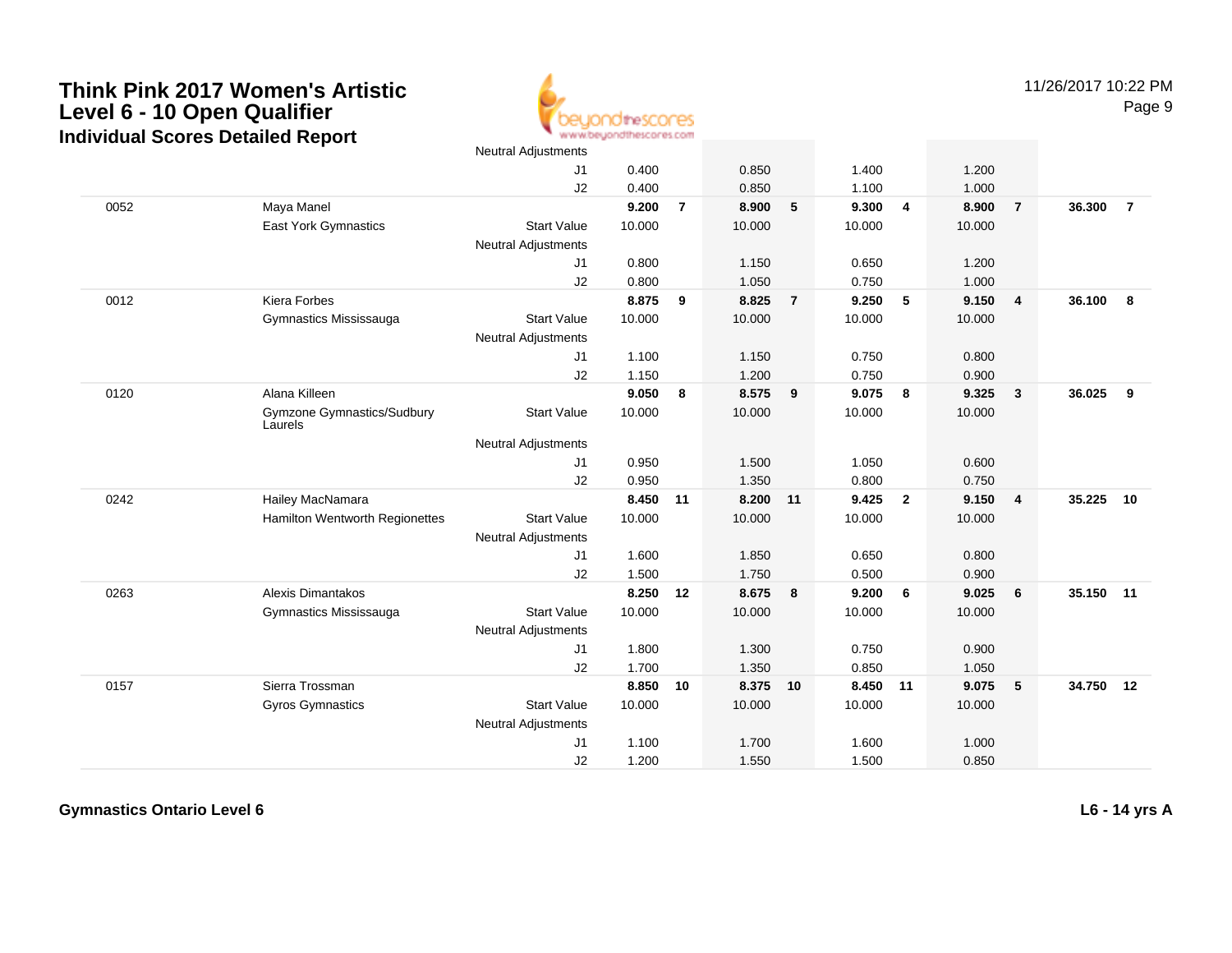

|      | ndividual Scores Detailed Report      |                            | www.beyondthescores.com |                |           |                |           |                |           |                         |        |                         |
|------|---------------------------------------|----------------------------|-------------------------|----------------|-----------|----------------|-----------|----------------|-----------|-------------------------|--------|-------------------------|
| ID   | League ID<br><b>Name</b>              |                            | <b>VT</b>               | #              | <b>UB</b> | #              | <b>BB</b> | #              | <b>FX</b> | - #                     | AA     | #                       |
| 0251 | Sydney James                          |                            | 9.225                   | $\overline{2}$ | 9.075     | $\mathbf{1}$   | 9.650     | $\overline{2}$ | 9.400     | $\mathbf{1}$            | 37.350 | $\mathbf{1}$            |
|      | <b>Lindsay Gymnastics Centre</b>      | <b>Start Value</b>         | 10.000                  |                | 10.000    |                | 10.000    |                | 10.000    |                         |        |                         |
|      |                                       | <b>Neutral Adjustments</b> |                         |                |           |                |           |                |           |                         |        |                         |
|      |                                       | J1                         | 0.800                   |                | 0.850     |                | 0.400     |                | 0.600     |                         |        |                         |
|      |                                       | J2                         | 0.750                   |                | 1.000     |                | 0.300     |                | 0.600     |                         |        |                         |
| 0198 | <b>Ryleigh Smith</b>                  |                            | 9.050                   | 5              | 8.775     | $\overline{4}$ | 9.675     | $\overline{1}$ | 8.900     | 8                       | 36.400 | $\overline{2}$          |
|      | <b>Evolution Gymnastics Aurora</b>    | <b>Start Value</b>         | 10.000                  |                | 10.000    |                | 10.000    |                | 10.000    |                         |        |                         |
|      |                                       | <b>Neutral Adjustments</b> |                         |                |           |                |           |                |           |                         |        |                         |
|      |                                       | J1                         | 1.100                   |                | 1.250     |                | 0.250     |                | 1.200     |                         |        |                         |
|      |                                       | J2                         | 0.800                   |                | 1.200     |                | 0.400     |                | 1.000     |                         |        |                         |
| 0128 | Abbygayle Dupuis                      |                            | 9.175                   | 3              | 8.650     | $\overline{7}$ | 9.225     | 6              | 9.200     | $\overline{4}$          | 36.250 | $\overline{\mathbf{3}}$ |
|      | Gymzone Gymnastics/Sudbury<br>Laurels | <b>Start Value</b>         | 10.000                  |                | 10.000    |                | 10.000    |                | 10.000    |                         |        |                         |
|      |                                       | <b>Neutral Adjustments</b> |                         |                |           |                |           |                |           |                         |        |                         |
|      |                                       | J1                         | 0.750                   |                | 1.250     |                | 0.900     |                | 0.900     |                         |        |                         |
|      |                                       | J2                         | 0.900                   |                | 1.450     |                | 0.650     |                | 0.700     |                         |        |                         |
| 0053 | Caitlin Luckey                        |                            | 9.275                   | $\overline{1}$ | 8.675     | 6              | 9.250     | 5              | 8.975     | $\overline{7}$          | 36.175 | $\overline{4}$          |
|      | East York Gymnastics                  | <b>Start Value</b>         | 10.000                  |                | 10.000    |                | 10.000    |                | 10.000    |                         |        |                         |
|      |                                       | <b>Neutral Adjustments</b> |                         |                |           |                |           |                |           |                         |        |                         |
|      |                                       | J1                         | 0.700                   |                | 1.400     |                | 0.900     |                | 1.000     |                         |        |                         |
|      |                                       | J2                         | 0.750                   |                | 1.250     |                | 0.600     |                | 1.050     |                         |        |                         |
| 0004 | Amelia Jensen                         |                            | 9.000                   | $\overline{7}$ | 8.375     | 9              | 9.175     | $\overline{7}$ | 9.250     | $\mathbf{3}$            | 35.800 | 5                       |
|      | Georgian Bay Phoenix Gymnastics       | <b>Start Value</b>         | 10.000                  |                | 10.000    |                | 10.000    |                | 10.000    |                         |        |                         |
|      |                                       | <b>Neutral Adjustments</b> |                         |                |           |                |           |                |           |                         |        |                         |
|      |                                       | J1                         | 1.000                   |                | 1.600     |                | 0.850     |                | 0.700     |                         |        |                         |
|      |                                       | J2                         | 1.000                   |                | 1.650     |                | 0.800     |                | 0.800     |                         |        |                         |
| 0127 | Chanelle Lazure                       |                            | 9.025                   | 6              | 9.000     | $\overline{2}$ | 8.975     | 9              | 8.800     | $\overline{\mathbf{9}}$ | 35.800 | 5                       |
|      | Gymzone Gymnastics/Sudbury<br>Laurels | <b>Start Value</b>         | 10.000                  |                | 9.900     |                | 9.900     |                | 10.000    |                         |        |                         |
|      |                                       | <b>Neutral Adjustments</b> |                         |                |           |                |           |                |           |                         |        |                         |
|      |                                       | J1                         | 1.000                   |                | 0.900     |                | 1.050     |                | 1.100     |                         |        |                         |
|      |                                       | J2                         | 0.950                   |                | 0.900     |                | 0.800     |                | 1.300     |                         |        |                         |
| 0257 | Kaylee Tench                          |                            | 9.225                   | $\overline{2}$ | 8.475     | 8              | 9.025     | 8              | 9.050     | 5                       | 35.775 | $6\overline{6}$         |
|      | North Bay Gymtrix                     | <b>Start Value</b>         | 10.000                  |                | 10.000    |                | 10.000    |                | 10.000    |                         |        |                         |
|      |                                       | <b>Neutral Adjustments</b> |                         |                |           |                |           |                |           |                         |        |                         |
|      |                                       | J1                         | 0.800                   |                | 1.450     |                | 1.050     |                | 1.000     |                         |        |                         |
|      |                                       | J2                         | 0.750                   |                | 1.600     |                | 0.900     |                | 0.900     |                         |        |                         |
| 0258 | Koral Tench                           |                            | 9.175                   | 3              | 8.900     | 3              | 8.825     | 10             | 8.700     | 12                      | 35.600 | $\overline{7}$          |
|      | North Bay Gymtrix                     | <b>Start Value</b>         | 10.000                  |                | 10.000    |                | 10.000    |                | 10.000    |                         |        |                         |
|      |                                       | <b>Neutral Adjustments</b> |                         |                |           |                |           |                |           |                         |        |                         |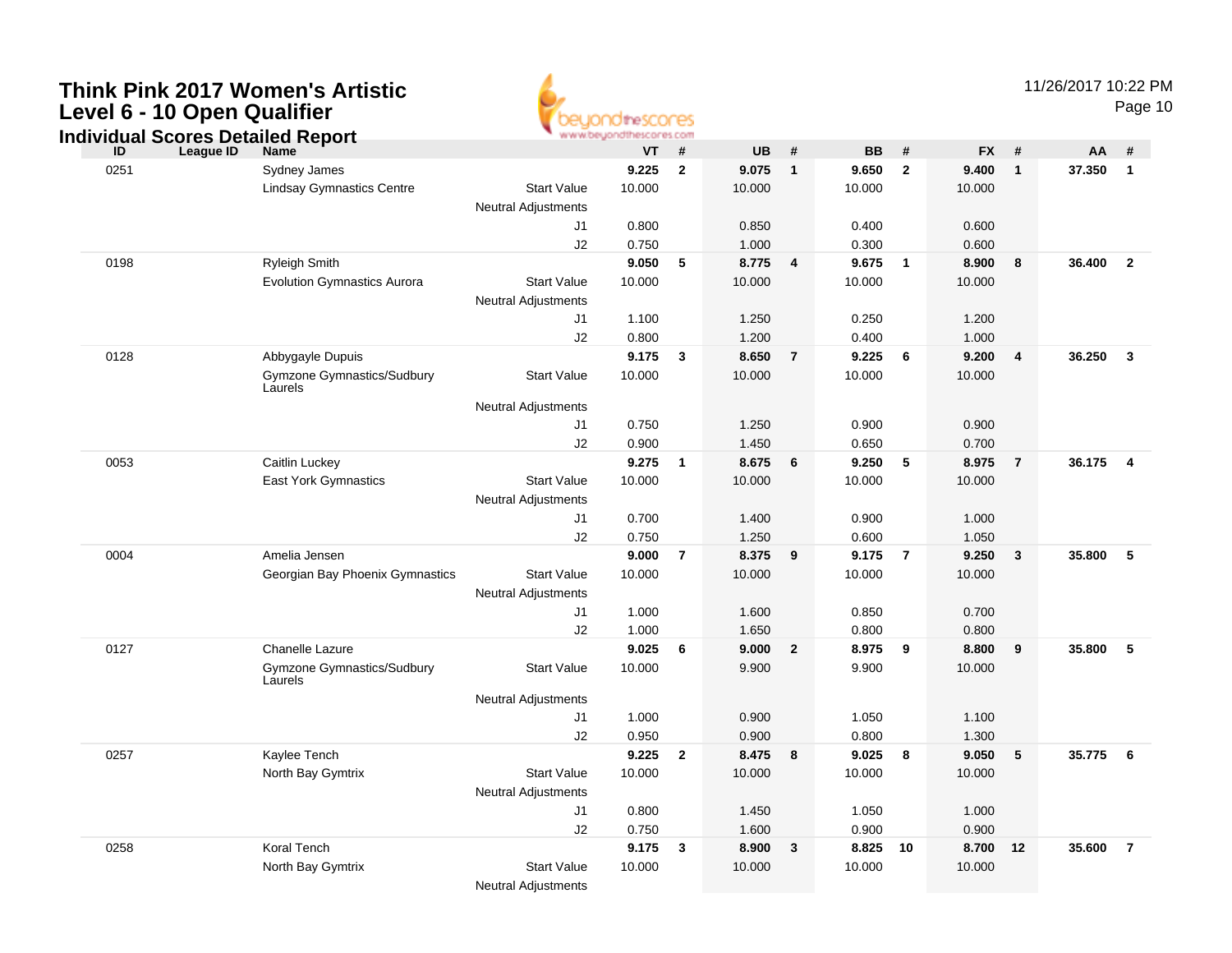

11/26/2017 10:22 PM

Page 11

|      |                                 | J <sub>1</sub>             | 0.800  |                | 1.050  |    | 1.300  |    | 1.300  |                         |        |      |
|------|---------------------------------|----------------------------|--------|----------------|--------|----|--------|----|--------|-------------------------|--------|------|
|      |                                 | J2                         | 0.850  |                | 1.150  |    | 1.050  |    | 1.300  |                         |        |      |
| 0097 | Amanda Alberts                  |                            | 9.225  | $\mathbf{2}$   | 7.450  | 11 | 9.375  | 4  | 9.325  | $\overline{\mathbf{2}}$ | 35.375 | - 8  |
|      | <b>Twisters Gymnastics Club</b> | <b>Start Value</b>         | 10.000 |                | 10.000 |    | 10.000 |    | 10.000 |                         |        |      |
|      |                                 | Neutral Adjustments        |        |                |        |    |        |    |        |                         |        |      |
|      |                                 | J <sub>1</sub>             | 0.750  |                | 2.650  |    | 0.600  |    | 0.650  |                         |        |      |
|      |                                 | J <sub>2</sub>             | 0.800  |                | 2.450  |    | 0.650  |    | 0.700  |                         |        |      |
| 0013 | Julia King                      |                            | 9.000  | $\overline{7}$ | 8.700  | -5 | 8.750  | 11 | 8.750  | 10                      | 35.200 | - 9  |
|      | Gymnastics Mississauga          | <b>Start Value</b>         | 10.000 |                | 10.000 |    | 10.000 |    | 10.000 |                         |        |      |
|      |                                 | <b>Neutral Adjustments</b> |        |                |        |    |        |    |        |                         |        |      |
|      |                                 | J1                         | 1.000  |                | 1.150  |    | 1.300  |    | 1.300  |                         |        |      |
|      |                                 | J2                         | 1.000  |                | 1.450  |    | 1.200  |    | 1.200  |                         |        |      |
| 0058 | Charlie Gossack                 |                            | 9.125  | 4              | 8.900  | 3  | 8.150  | 12 | 8.725  | 11                      | 34.900 | 10   |
|      | East York Gymnastics            | <b>Start Value</b>         | 10.000 |                | 10.000 |    | 9.700  |    | 10.000 |                         |        |      |
|      |                                 | Neutral Adjustments        |        |                |        |    |        |    |        |                         |        |      |
|      |                                 | J <sub>1</sub>             | 0.900  |                | 1.050  |    | 1.600  |    | 1.200  |                         |        |      |
|      |                                 | J2                         | 0.850  |                | 1.150  |    | 1.500  |    | 1.350  |                         |        |      |
| 0044 | Emma Chateau                    |                            | 8.000  | 8              | 8.350  | 10 | 9.425  | 3  | 9.025  | 6                       | 34.800 | - 11 |
|      | Gymnastics Mississauga          | <b>Start Value</b>         | 10.000 |                | 10.000 |    | 10.000 |    | 10.000 |                         |        |      |
|      |                                 | <b>Neutral Adjustments</b> |        |                |        |    |        |    |        |                         |        |      |
|      |                                 | J <sub>1</sub>             | 2.100  |                | 1.800  |    | 0.600  |    | 1.000  |                         |        |      |
|      |                                 | J <sub>2</sub>             | 1.900  |                | 1.500  |    | 0.550  |    | 0.950  |                         |        |      |
|      |                                 |                            |        |                |        |    |        |    |        |                         |        |      |

#### **Gymnastics Ontario Level 6**

**L6 - 14 yrs B**

| ID   | League ID | Name                                  |                            | $VT$ # |                         | <b>UB</b> | #                       | <b>BB</b> | #  | <b>FX</b> | # | $AA$ # |                |
|------|-----------|---------------------------------------|----------------------------|--------|-------------------------|-----------|-------------------------|-----------|----|-----------|---|--------|----------------|
| 0024 |           | Chayse McCann                         |                            | 9.000  |                         | 8.650     | - 6                     | 9.525     | -1 | 9.550     |   | 36.725 |                |
|      |           | Gymnastics Mississauga                | <b>Start Value</b>         | 10.000 |                         | 10.000    |                         | 10.000    |    | 10.000    |   |        |                |
|      |           |                                       | <b>Neutral Adjustments</b> |        |                         |           |                         |           |    |           |   |        |                |
|      |           |                                       | J1                         | 0.900  |                         | 1.450     |                         | 0.500     |    | 0.350     |   |        |                |
|      |           |                                       | J2                         | 1.100  |                         | 1.250     |                         | 0.450     |    | 0.550     |   |        |                |
| 0121 |           | Chloe Pitura                          |                            | 9.375  | $\overline{\mathbf{2}}$ | 8.825     | $\overline{\mathbf{4}}$ | 9.225     | 4  | 9.225     | 3 | 36.650 | $\overline{2}$ |
|      |           | Gymzone Gymnastics/Sudbury<br>Laurels | <b>Start Value</b>         | 10.000 |                         | 10.000    |                         | 10.000    |    | 10.000    |   |        |                |
|      |           |                                       | <b>Neutral Adjustments</b> |        |                         |           |                         |           |    |           |   |        |                |
|      |           |                                       | J1                         | 0.600  |                         | 1.250     |                         | 0.900     |    | 0.800     |   |        |                |
|      |           |                                       | J2                         | 0.650  |                         | 1.100     |                         | 0.650     |    | 0.750     |   |        |                |
| 0006 |           | Natalie Urquhart                      |                            | 9.100  | - 4                     | 9.450     | - 1                     | 9.125     | -5 | 8.925     | 8 | 36.600 | 3              |
|      |           | Georgian Bay Phoenix Gymnastics       | <b>Start Value</b>         | 10.000 |                         | 10.000    |                         | 10.000    |    | 10.000    |   |        |                |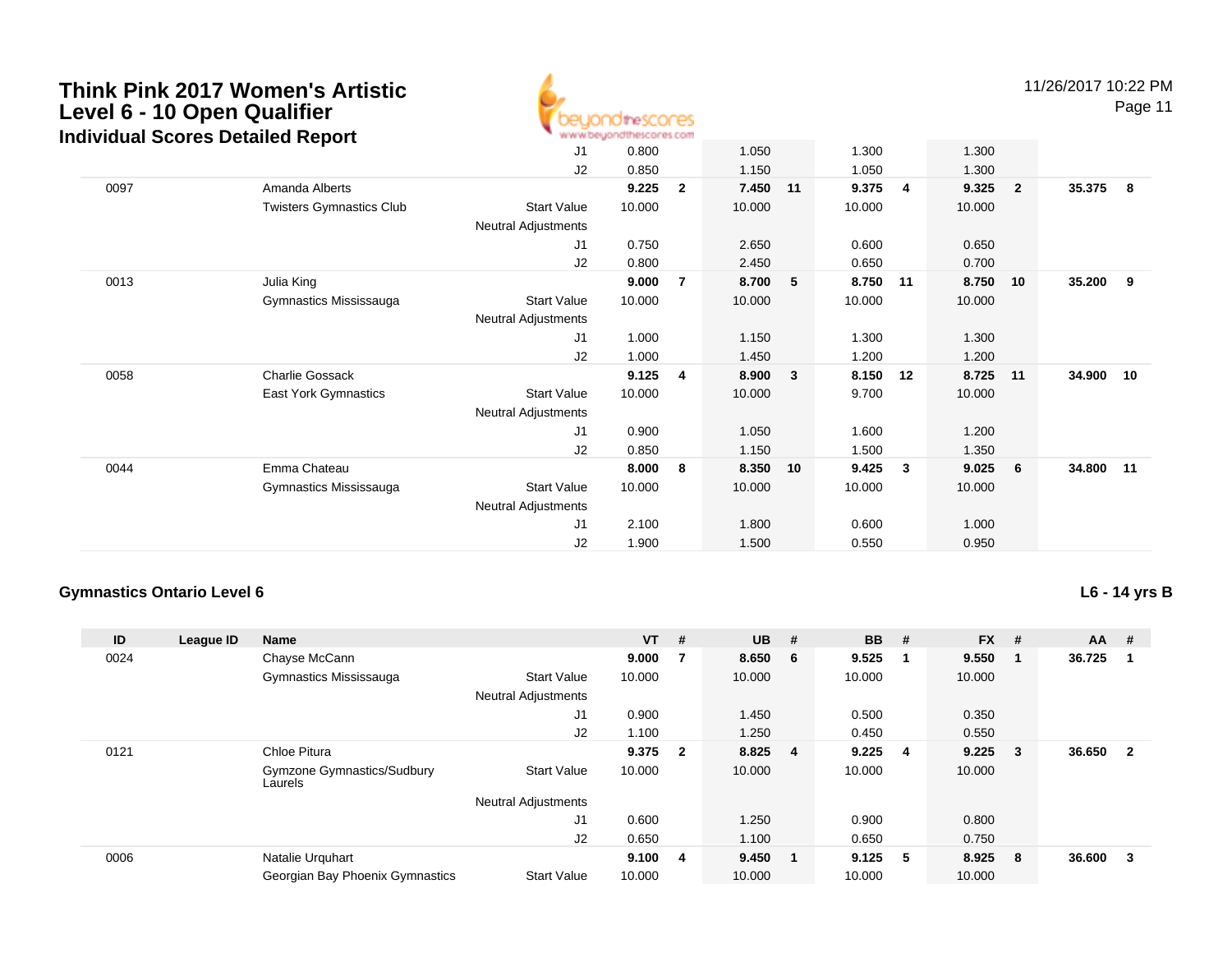

|      |                                       | ινσαιιαι παμουπισιπο       |        |                |          |                |        |                |        |                         |        |                |
|------|---------------------------------------|----------------------------|--------|----------------|----------|----------------|--------|----------------|--------|-------------------------|--------|----------------|
|      |                                       | J1                         | 0.800  |                | 0.600    |                | 1.000  |                | 1.100  |                         |        |                |
|      |                                       | J2                         | 1.000  |                | 0.500    |                | 0.750  |                | 1.050  |                         |        |                |
| 0118 | <b>Charlotte Eberlein</b>             |                            | 9.550  | $\mathbf{1}$   | 8.625    | $\overline{7}$ | 9.225  | $\overline{4}$ | 9.075  | 6                       | 36.475 | $\overline{4}$ |
|      | Gymzone Gymnastics/Sudbury<br>Laurels | <b>Start Value</b>         | 10.000 |                | 10.000   |                | 10.000 |                | 10.000 |                         |        |                |
|      |                                       | <b>Neutral Adjustments</b> |        |                |          |                |        |                |        |                         |        |                |
|      |                                       | J1                         | 0.400  |                | 1.300    |                | 0.700  |                | 1.000  |                         |        |                |
|      |                                       | J2                         | 0.500  |                | 1.450    |                | 0.850  |                | 0.850  |                         |        |                |
| 0005 | Kylie McCutcheon                      |                            | 9.050  | 6              | 9.200    | $\overline{2}$ | 8.875  | $\overline{7}$ | 9.300  | $\overline{2}$          | 36.425 | -5             |
|      | Georgian Bay Phoenix Gymnastics       | <b>Start Value</b>         | 10.000 |                | 10.000   |                | 10.000 |                | 10.000 |                         |        |                |
|      |                                       | <b>Neutral Adjustments</b> |        |                |          |                |        |                |        |                         |        |                |
|      |                                       | J1                         | 0.950  |                | 0.800    |                | 1.200  |                | 0.750  |                         |        |                |
|      |                                       | J2                         | 0.950  |                | 0.800    |                | 1.050  |                | 0.650  |                         |        |                |
| 0256 | Vanessa Perreault                     |                            | 8.875  | 8              | 8.925    | $\mathbf{3}$   | 9.425  | $\overline{2}$ | 9.150  | $\overline{\mathbf{4}}$ | 36.375 | 6              |
|      | North Bay Gymtrix                     | <b>Start Value</b>         | 10.000 |                | 10.000   |                | 10.000 |                | 10.000 |                         |        |                |
|      |                                       | <b>Neutral Adjustments</b> |        |                |          |                |        |                |        |                         |        |                |
|      |                                       | J1                         | 1.200  |                | 1.000    |                | 0.650  |                | 0.900  |                         |        |                |
|      |                                       | J2                         | 1.050  |                | 1.150    |                | 0.500  |                | 0.800  |                         |        |                |
| 0203 | Celia Cianfarani                      |                            | 9.075  | 5              | 8.775    | $\sqrt{5}$     | 9.100  | 6              | 8.950  | $\overline{7}$          | 35.900 | $\overline{7}$ |
|      | <b>Adrenaline Gymnastics</b>          | <b>Start Value</b>         | 10.000 |                | 10.000   |                | 10.000 |                | 10.000 |                         |        |                |
|      |                                       | Neutral Adjustments        |        |                |          |                |        |                |        |                         |        |                |
|      |                                       | J1                         | 0.950  |                | 1.150    |                | 1.000  |                | 0.950  |                         |        |                |
|      |                                       | J2                         | 0.900  |                | 1.300    |                | 0.800  |                | 1.150  |                         |        |                |
| 0205 | Morgan Porter                         |                            | 9.100  | 4              | 8.100 10 |                | 9.300  | $\mathbf{3}$   | 9.150  | $\overline{\mathbf{4}}$ | 35.650 | 8              |
|      | <b>Adrenaline Gymnastics</b>          | <b>Start Value</b>         | 10.000 |                | 10.000   |                | 10.000 |                | 10.000 |                         |        |                |
|      |                                       | <b>Neutral Adjustments</b> |        |                |          |                |        |                |        |                         |        |                |
|      |                                       | J1                         | 0.800  |                | 1.850    |                | 0.750  |                | 0.800  |                         |        |                |
|      |                                       | J2                         | 1.000  |                | 1.950    |                | 0.650  |                | 0.900  |                         |        |                |
| 0015 | Brianna Boakye-Cofie                  |                            | 9.225  | 3              | 7.750 11 |                | 9.425  | $\overline{2}$ | 8.775  | 9                       | 35.175 | 9              |
|      | Gymnastics Mississauga                | <b>Start Value</b>         | 10.000 |                | 10.000   |                | 10.000 |                | 10.000 |                         |        |                |
|      |                                       | <b>Neutral Adjustments</b> |        |                |          |                |        |                |        |                         |        |                |
|      |                                       | J1                         | 0.800  |                | 2.200    |                | 0.650  |                | 1.250  |                         |        |                |
|      |                                       | J2                         | 0.750  |                | 2.300    |                | 0.500  |                | 1.200  |                         |        |                |
| 0239 | Kyra Butts                            |                            | 8.700  | 9              | 8.450    | 8              | 8.800  | 8              | 9.100  | 5                       | 35.050 | 10             |
|      | Hamilton Wentworth Regionettes        | <b>Start Value</b>         | 10.000 |                | 10.000   |                | 10.000 |                | 10.000 |                         |        |                |
|      |                                       | Neutral Adjustments        |        |                |          |                |        |                |        |                         |        |                |
|      |                                       | J1                         | 1.300  |                | 1.500    |                | 1.300  |                | 0.950  |                         |        |                |
|      |                                       | J2                         | 1.300  |                | 1.600    |                | 1.100  |                | 0.850  |                         |        |                |
| 0023 | <b>Madison Nugent</b>                 |                            | 9.375  | $\overline{2}$ | 8.375    | 9              | 8.450  | 9              | 8.700  | 10                      | 34.900 | 11             |
|      |                                       |                            |        |                |          |                |        |                |        |                         |        |                |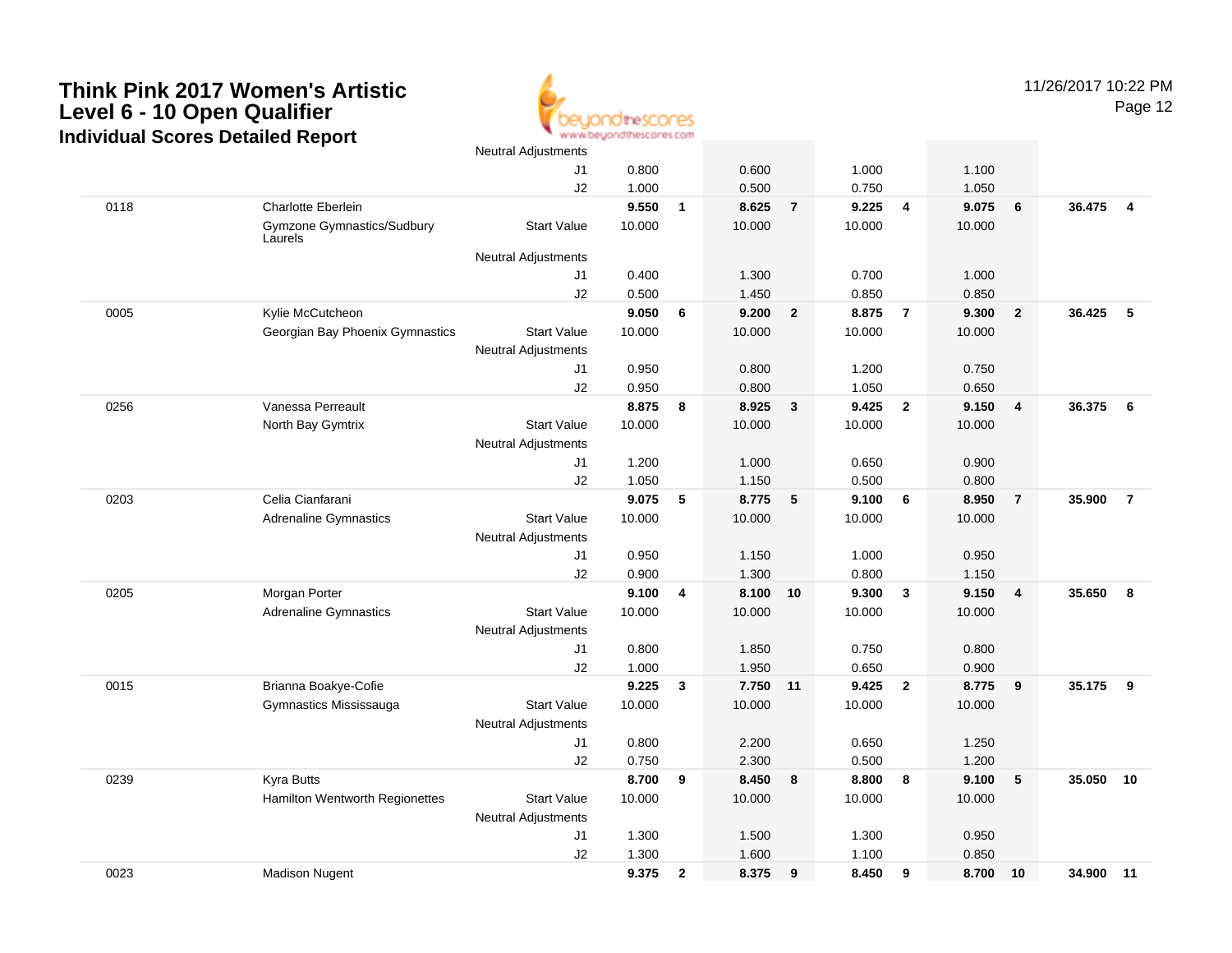

## 11/26/2017 10:22 PM

Page 13

| σιαιισα πορυπ          |                            |        |        |        |        |  |
|------------------------|----------------------------|--------|--------|--------|--------|--|
| Gymnastics Mississauga | <b>Start Value</b>         | 10.000 | 10.000 | 10.000 | 10.000 |  |
|                        | <b>Neutral Adjustments</b> |        |        |        |        |  |
|                        | J1                         | 0.650  | 1.700  | 1.600  | 1.300  |  |
|                        | J2                         | 0.600  | .550   | .500   | 1.300  |  |
|                        |                            |        |        |        |        |  |

#### **Gymnastics Ontario Level 6**

**L6 - 15 yrs**

| ID   | <b>League ID</b> | Name                             |                            | <b>VT</b> | #                       | <b>UB</b> | #                       | <b>BB</b> | #                       | <b>FX</b> | #              | <b>AA</b> | #              |
|------|------------------|----------------------------------|----------------------------|-----------|-------------------------|-----------|-------------------------|-----------|-------------------------|-----------|----------------|-----------|----------------|
| 0249 |                  | Ruby Neumann                     |                            | 9.325     | $\overline{2}$          | 9.075     | $\overline{2}$          | 9.650     | $\mathbf{1}$            | 9.600     | $\overline{2}$ | 37.650    | $\mathbf{1}$   |
|      |                  | <b>Lindsay Gymnastics Centre</b> | <b>Start Value</b>         | 10.000    |                         | 10.000    |                         | 10.000    |                         | 10.000    |                |           |                |
|      |                  |                                  | <b>Neutral Adjustments</b> |           |                         |           |                         |           |                         |           |                |           |                |
|      |                  |                                  | J1                         | 0.700     |                         | 1.000     |                         | 0.400     |                         | 0.350     |                |           |                |
|      |                  |                                  | J2                         | 0.650     |                         | 0.850     |                         | 0.300     |                         | 0.450     |                |           |                |
| 0087 |                  | Kennedy Peddie                   |                            | 9.300     | 3                       | 9.100     | $\overline{\mathbf{1}}$ | 9.425     | $\overline{\mathbf{2}}$ | 9.725     | $\mathbf{1}$   | 37.550    | $\overline{2}$ |
|      |                  | <b>Twisters Gymnastics Club</b>  | <b>Start Value</b>         | 10.000    |                         | 10.000    |                         | 10.000    |                         | 10.000    |                |           |                |
|      |                  |                                  | <b>Neutral Adjustments</b> |           |                         |           |                         |           |                         |           |                |           |                |
|      |                  |                                  | J1                         | 0.750     |                         | 0.800     |                         | 0.650     |                         | 0.250     |                |           |                |
|      |                  |                                  | J2                         | 0.650     |                         | 1.000     |                         | 0.500     |                         | 0.300     |                |           |                |
| 0093 |                  | Sophie Sullivan                  |                            | 9.275     | $\overline{\mathbf{4}}$ | 8.750     | 5                       | 9.175     | 5                       | 9.450     | $\mathbf{3}$   | 36.650    | 3              |
|      |                  | <b>Twisters Gymnastics Club</b>  | <b>Start Value</b>         | 10.000    |                         | 10.000    |                         | 10.000    |                         | 10.000    |                |           |                |
|      |                  |                                  | <b>Neutral Adjustments</b> |           |                         |           |                         |           |                         |           |                |           |                |
|      |                  |                                  | J1                         | 0.650     |                         | 1.300     |                         | 0.850     |                         | 0.450     |                |           |                |
|      |                  |                                  | J2                         | 0.800     |                         | 1.200     |                         | 0.800     |                         | 0.650     |                |           |                |
| 0159 |                  | <b>Avery Tick</b>                |                            | 9.100     | 6                       | 8.650     | 6                       | 9.325     | $\mathbf{3}$            | 9.350     | 5              | 36.425    | $\overline{4}$ |
|      |                  | Gyros Gymnastics                 | <b>Start Value</b>         | 10.000    |                         | 10.000    |                         | 10.000    |                         | 10.000    |                |           |                |
|      |                  |                                  | Neutral Adjustments        |           |                         |           |                         |           |                         |           |                |           |                |
|      |                  |                                  | J1                         | 0.900     |                         | 1.250     |                         | 0.750     |                         | 0.550     |                |           |                |
|      |                  |                                  | J2                         | 0.900     |                         | 1.450     |                         | 0.600     |                         | 0.750     |                |           |                |
| 0088 |                  | Katrina Sawicki                  |                            | 9.700     | $\mathbf{1}$            | 8.825     | $\mathbf{3}$            | 9.025     | 6                       | 8.800     | 9              | 36.350    | 5              |
|      |                  | <b>Twisters Gymnastics Club</b>  | <b>Start Value</b>         | 10.000    |                         | 10.000    |                         | 10.000    |                         | 10.000    |                |           |                |
|      |                  |                                  | <b>Neutral Adjustments</b> |           |                         |           |                         |           |                         |           |                |           |                |
|      |                  |                                  | J1                         | 0.250     |                         | 1.250     |                         | 1.150     |                         | 1.200     |                |           |                |
|      |                  |                                  | J2                         | 0.350     |                         | 1.100     |                         | 0.800     |                         | 1.200     |                |           |                |
| 0091 |                  | Paige Sze                        |                            | 9.225     | 5                       | 8.775     | $\overline{4}$          | 8.450     | 9                       | 9.375     | $\overline{4}$ | 35.825    | 6              |
|      |                  | <b>Twisters Gymnastics Club</b>  | <b>Start Value</b>         | 10.000    |                         | 10.000    |                         | 10.000    |                         | 10.000    |                |           |                |
|      |                  |                                  | <b>Neutral Adjustments</b> |           |                         |           |                         |           |                         |           |                |           |                |
|      |                  |                                  | J1                         | 0.700     |                         | 1.300     |                         | 1.650     |                         | 0.550     |                |           |                |
|      |                  |                                  | J2                         | 0.850     |                         | 1.150     |                         | 1.450     |                         | 0.700     |                |           |                |
| 0206 |                  | Sara Principato                  |                            | 8.800     | 8                       | 8.475     | $\overline{7}$          | 9.200     | 4                       | 9.100     | $\overline{7}$ | 35.575    | $\overline{7}$ |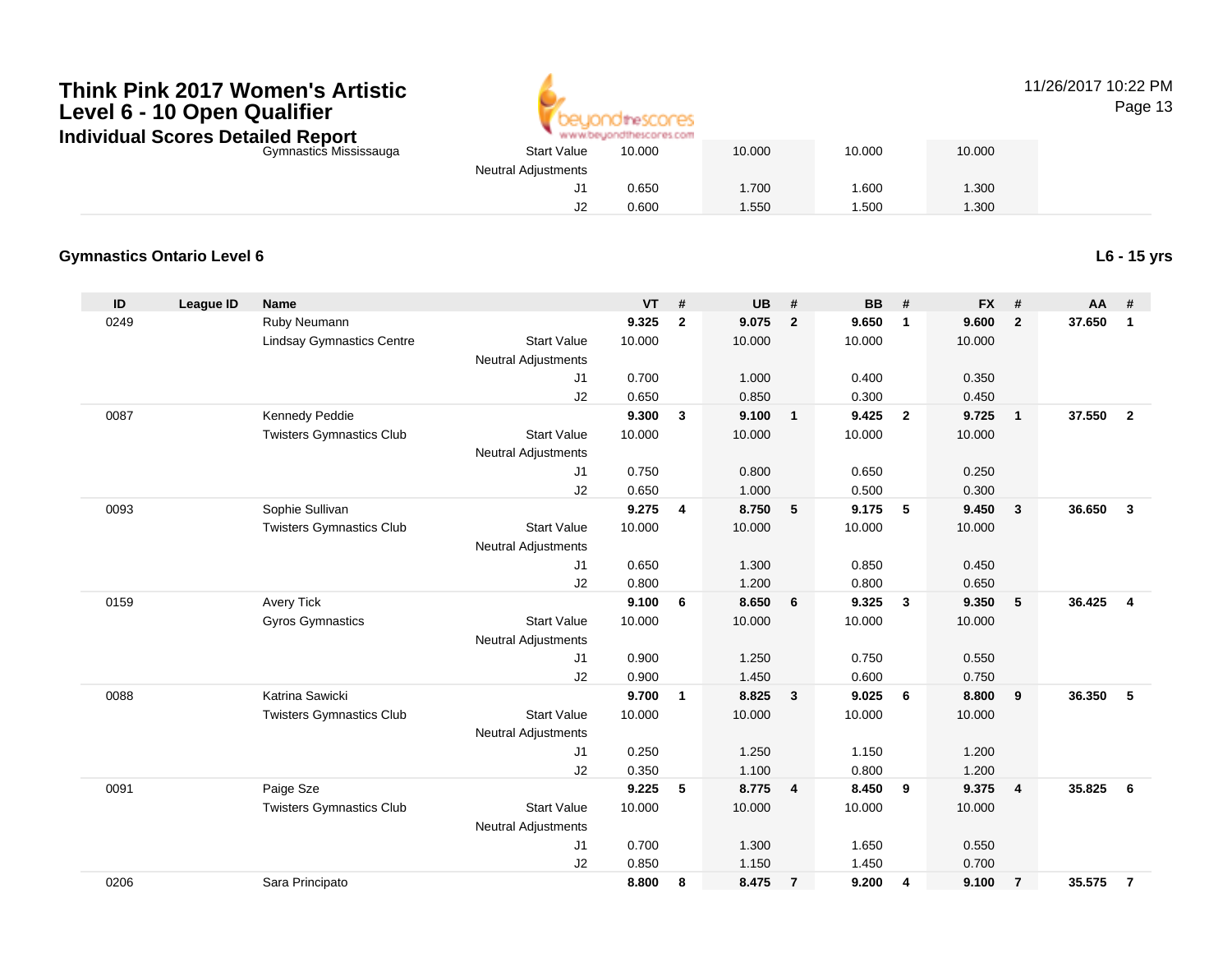

11/26/2017 10:22 PM

Page 14

| <b>naiviauai Scores Detailed Report</b> |                                 |                            | . M.M.M.DB/TOURISCOLB7.COM |   |         |         |     |           |          |     |
|-----------------------------------------|---------------------------------|----------------------------|----------------------------|---|---------|---------|-----|-----------|----------|-----|
|                                         | Adrenaline Gymnastics           | <b>Start Value</b>         | 10.000                     |   | 10.000  | 9.900   |     | 10.000    |          |     |
|                                         |                                 | <b>Neutral Adjustments</b> |                            |   |         |         |     |           |          |     |
|                                         |                                 | J1                         | 1.150                      |   | 1.500   | 0.600   |     | 0.900     |          |     |
|                                         |                                 | J2                         | 1.250                      |   | 1.550   | 0.800   |     | 0.900     |          |     |
| 0001                                    | <b>Bella Casemore</b>           |                            | 8.825                      |   | 8.650 6 | 8.800   | - 7 | $9.175$ 6 | 35.450 8 |     |
|                                         | Georgian Bay Phoenix Gymnastics | <b>Start Value</b>         | 10.000                     |   | 10.000  | 10.000  |     | 10.000    |          |     |
|                                         |                                 | <b>Neutral Adjustments</b> |                            |   |         |         |     |           |          |     |
|                                         |                                 | J1                         | 1.150                      |   | 1.300   | 1.300   |     | 0.750     |          |     |
|                                         |                                 | J2                         | 1.200                      |   | 1.400   | 1.100   |     | 0.900     |          |     |
| 0007                                    | Melissa Maggiotto               |                            | 8.700                      | 9 | 8.325 8 | 8.575 8 |     | 9.050 8   | 34.650   | - 9 |
|                                         | Gymnastics Mississauga          | <b>Start Value</b>         | 10.000                     |   | 10.000  | 10.000  |     | 10.000    |          |     |
|                                         |                                 | <b>Neutral Adjustments</b> |                            |   |         |         |     |           |          |     |
|                                         |                                 | J <sub>1</sub>             | 1.400                      |   | 1.550   | 1.650   |     | 0.900     |          |     |
|                                         |                                 | J2                         | 1.200                      |   | 1.800   | 1.200   |     | 1.000     |          |     |

#### **Gymnastics Ontario Level 6**

**L6 - 16+ yrs**

| ID   | League ID | Name                                  |                            | $VT$ # |              | <b>UB</b> | #              | <b>BB</b> | #  | <b>FX</b> | #           | $AA$ # |                         |
|------|-----------|---------------------------------------|----------------------------|--------|--------------|-----------|----------------|-----------|----|-----------|-------------|--------|-------------------------|
| 0085 |           | Payton Bottomley                      |                            | 9.475  | $\mathbf{2}$ | 9.350     | -1             | 9.325     | 5  | 9.400     | 3           | 37.550 | $\mathbf 1$             |
|      |           | <b>Twisters Gymnastics Club</b>       | <b>Start Value</b>         | 10.000 |              | 10.000    |                | 10.000    |    | 10.000    |             |        |                         |
|      |           |                                       | Neutral Adjustments        |        |              |           |                |           |    |           |             |        |                         |
|      |           |                                       | J1                         | 0.550  |              | 0.700     |                | 0.800     |    | 0.600     |             |        |                         |
|      |           |                                       | J2                         | 0.500  |              | 0.600     |                | 0.550     |    | 0.600     |             |        |                         |
| 0014 |           | Cassie Martino                        |                            | 9.600  | 1            | 8.775     | $\overline{4}$ | 9.275     | 6  | 9.275     | 5           | 36.925 | $\overline{2}$          |
|      |           | Gymnastics Mississauga                | <b>Start Value</b>         | 10.000 |              | 10.000    |                | 10.000    |    | 10.000    |             |        |                         |
|      |           |                                       | <b>Neutral Adjustments</b> |        |              |           |                |           |    |           |             |        |                         |
|      |           |                                       | J1                         | 0.450  |              | 1.200     |                | 0.750     |    | 0.650     |             |        |                         |
|      |           |                                       | J <sub>2</sub>             | 0.350  |              | 1.250     |                | 0.700     |    | 0.800     |             |        |                         |
| 0117 |           | <b>Brielle Charlebois</b>             |                            | 9.300  | 5            | 8.550     | $\bf{8}$       | 9.350     | -4 | 9.550     | $\mathbf 1$ | 36.750 | $\overline{\mathbf{3}}$ |
|      |           | Gymzone Gymnastics/Sudbury<br>Laurels | <b>Start Value</b>         | 10.000 |              | 10.000    |                | 10.000    |    | 10.000    |             |        |                         |
|      |           |                                       | <b>Neutral Adjustments</b> |        |              |           |                |           |    |           |             |        |                         |
|      |           |                                       | J1                         | 0.650  |              | 1.500     |                | 0.700     |    | 0.400     |             |        |                         |
|      |           |                                       | J2                         | 0.750  |              | 1.400     |                | 0.600     |    | 0.500     |             |        |                         |
| 0078 |           | Sarah Morden                          |                            | 9.425  | 3            | 8.825     | $\overline{2}$ | 9.400     | -3 | 8.950     | 8           | 36.600 | $\overline{4}$          |
|      |           | <b>KSG Aurora</b>                     | <b>Start Value</b>         | 10.000 |              | 10.000    |                | 10.000    |    | 10.000    |             |        |                         |
|      |           |                                       | <b>Neutral Adjustments</b> |        |              |           |                |           |    |           |             |        |                         |
|      |           |                                       | J1                         | 0.600  |              | 1.150     |                | 0.700     |    | 1.000     |             |        |                         |
|      |           |                                       | J <sub>2</sub>             | 0.550  |              | 1.200     |                | 0.500     |    | 1.100     |             |        |                         |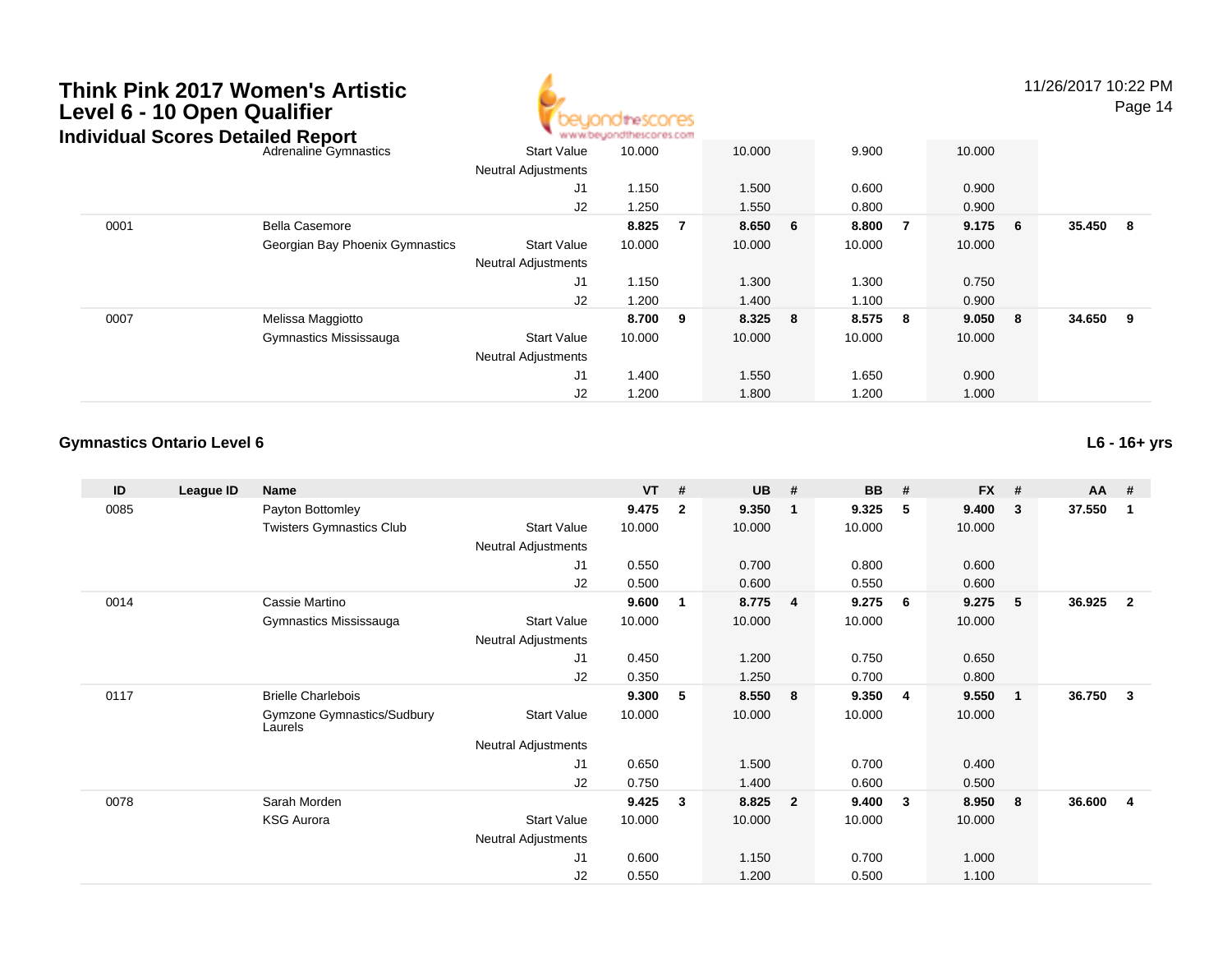|                             | <b>Think Pink 2017 Women's Artistic</b> |
|-----------------------------|-----------------------------------------|
| Level 6 - 10 Open Qualifier |                                         |



11/26/2017 10:22 PM

|                                                  |                                    | vayur                                            | www.beyondthescores.com |                |                |                |                |                |                   |                         |          |                |
|--------------------------------------------------|------------------------------------|--------------------------------------------------|-------------------------|----------------|----------------|----------------|----------------|----------------|-------------------|-------------------------|----------|----------------|
| <b>Individual Scores Detailed Report</b><br>0199 | Abbigael Parsons                   |                                                  | 9.150                   | 8              | 8.675          | 5              | 9.425          | $\overline{2}$ | 9.125             | $\overline{7}$          | 36.375 5 |                |
|                                                  | <b>Evolution Gymnastics Aurora</b> | <b>Start Value</b><br><b>Neutral Adjustments</b> | 10.000                  |                | 10.000         |                | 10.000         |                | 10.000            |                         |          |                |
|                                                  |                                    | J <sub>1</sub>                                   | 0.850                   |                | 1.350          |                | 0.650          |                | 0.850             |                         |          |                |
|                                                  |                                    | J2                                               | 0.850                   |                | 1.300          |                | 0.500          |                | 0.900             |                         |          |                |
| 0250                                             | <b>Charlotte Neumann</b>           |                                                  | 9.275                   | 6              | 8.575          | $\overline{7}$ | 9.575          | $\mathbf{1}$   | 8.850             | $_{9}$                  | 36.275   | 6              |
|                                                  | <b>Lindsay Gymnastics Centre</b>   | <b>Start Value</b>                               | 10.000                  |                | 10.000         |                | 10.000         |                | 10.000            |                         |          |                |
|                                                  |                                    | <b>Neutral Adjustments</b>                       |                         |                |                |                |                |                |                   |                         |          |                |
|                                                  |                                    | J <sub>1</sub>                                   | 0.700                   |                | 1.400          |                | 0.350          |                | 1.200             |                         |          |                |
|                                                  |                                    | J2                                               | 0.750                   |                | 1.450          |                | 0.500          |                | 1.100             |                         |          |                |
| 0008                                             | Jaya Toth                          |                                                  | 9.025                   | 9              | 8.800          | 3              | 9.275          | 6              | 9.150             | 6                       | 36.250   | $\overline{7}$ |
|                                                  | Gymnastics Mississauga             | <b>Start Value</b>                               | 10.000                  |                | 10.000         |                | 10.000         |                | 10.000            |                         |          |                |
|                                                  |                                    | <b>Neutral Adjustments</b>                       |                         |                |                |                |                |                |                   |                         |          |                |
|                                                  |                                    | J <sub>1</sub>                                   | 0.900                   |                | 1.150          |                | 0.800          |                | 0.800             |                         |          |                |
|                                                  |                                    | J2                                               | 1.050                   |                | 1.250          |                | 0.650          |                | 0.900             |                         |          |                |
| 0160                                             | Hannah Lefton                      |                                                  | 9.250                   | $\overline{7}$ | 8.800          | $\mathbf{3}$   | 8.750          | 9              | 9.450             | $\overline{\mathbf{2}}$ | 36.250   | $\overline{7}$ |
|                                                  | <b>Gyros Gymnastics</b>            | <b>Start Value</b>                               | 10.000                  |                | 10.000         |                | 10.000         |                | 10.000            |                         |          |                |
|                                                  |                                    | <b>Neutral Adjustments</b>                       |                         |                |                |                |                |                |                   |                         |          |                |
|                                                  |                                    | J <sub>1</sub>                                   | 0.700                   |                | 1.100          |                | 1.350          |                | 0.600             |                         |          |                |
|                                                  |                                    | J2                                               | 0.800                   |                | 1.300          |                | 1.150          |                | 0.500             |                         |          |                |
| 0092                                             | Ellis Parsons                      |                                                  | 9.400                   | $\overline{4}$ | 8.425          | 9              | 9.025          | 8              | 9.350             | $\overline{4}$          | 36.200   | 8              |
|                                                  | <b>Twisters Gymnastics Club</b>    | <b>Start Value</b>                               | 10.000                  |                | 10.000         |                | 10.000         |                | 10.000            |                         |          |                |
|                                                  |                                    | <b>Neutral Adjustments</b>                       |                         |                |                |                |                |                |                   |                         |          |                |
|                                                  |                                    | J <sub>1</sub>                                   | 0.600                   |                | 1.500          |                | 1.100          |                | 0.550             |                         |          |                |
|                                                  |                                    | J2                                               | 0.600                   |                | 1.650          |                | 0.850          |                | 0.750             |                         |          |                |
| 0003                                             | Lauren Davidson                    |                                                  | 8.800                   | 10             | 8.600          | 6              | 9.200          | $\overline{7}$ | 8.800             | 10                      | 35.400   | 9              |
|                                                  | Georgian Bay Phoenix Gymnastics    | <b>Start Value</b>                               | 10.000                  |                | 10.000         |                | 10.000         |                | 10.000            |                         |          |                |
|                                                  |                                    | Neutral Adjustments                              |                         |                |                |                |                |                |                   |                         |          |                |
|                                                  |                                    | J <sub>1</sub>                                   | 1.200                   |                | 1.500          |                | 0.750          |                | 1.100             |                         |          |                |
|                                                  | Adriana Benoit-Meschino            | J2                                               | 1.200<br>9.300          | 5              | 1.300<br>8.100 | 10             | 0.850<br>8.500 | 10             | 1.300<br>8.700 11 |                         | 34.600   | 10             |
| 0073                                             | <b>KSG Aurora</b>                  | <b>Start Value</b>                               | 10.000                  |                | 10.000         |                | 10.000         |                | 10.000            |                         |          |                |
|                                                  |                                    |                                                  |                         |                |                |                |                |                |                   |                         |          |                |
|                                                  |                                    | <b>Neutral Adjustments</b><br>J <sub>1</sub>     | 0.600                   |                | 2.000          |                | 1.650          |                | 1.200             |                         |          |                |
|                                                  |                                    | J2                                               | 0.800                   |                | 1.800          |                | 1.350          |                | 1.400             |                         |          |                |
|                                                  |                                    |                                                  |                         |                |                |                |                |                |                   |                         |          |                |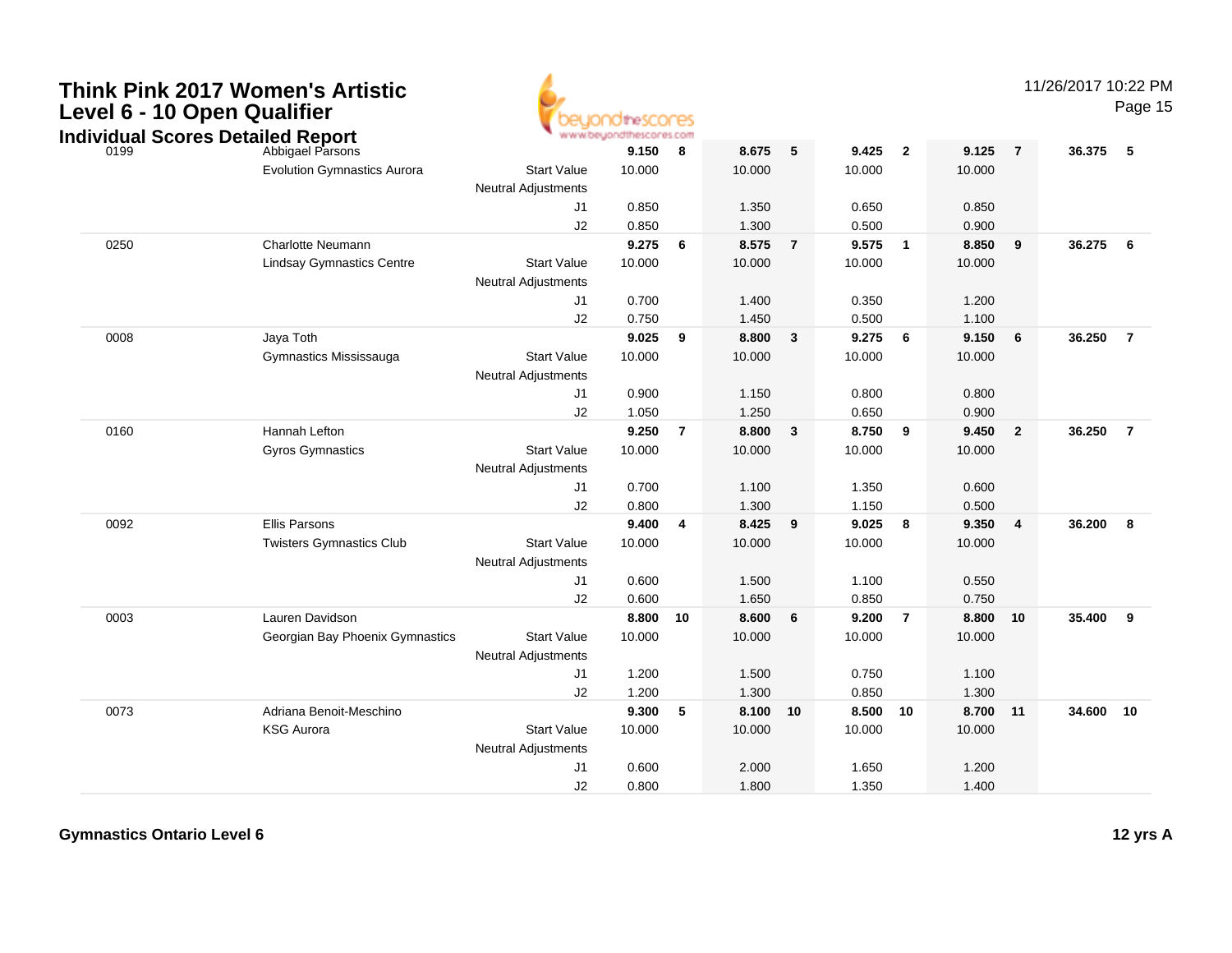

| ID   | <b>League ID</b> | <b>Name</b>                           |                            | <b>VT</b> | #                       | <b>UB</b> | #                       | <b>BB</b> | #              | <b>FX</b> | #                       | AA     | #                       |
|------|------------------|---------------------------------------|----------------------------|-----------|-------------------------|-----------|-------------------------|-----------|----------------|-----------|-------------------------|--------|-------------------------|
| 0252 |                  | Dakota Karkoulas                      |                            | 8.900     | $\overline{\mathbf{4}}$ | 8.850     | 3                       | 9.500     | $\mathbf{1}$   | 9.325     | $\overline{2}$          | 36.575 | $\overline{1}$          |
|      |                  | <b>Lindsay Gymnastics Centre</b>      | <b>Start Value</b>         | 10.000    |                         | 10.000    |                         | 10.000    |                | 10.000    |                         |        |                         |
|      |                  |                                       | <b>Neutral Adjustments</b> |           |                         |           |                         |           |                |           |                         |        |                         |
|      |                  |                                       | J1                         | 1.100     |                         | 1.200     |                         | 0.600     |                | 0.700     |                         |        |                         |
|      |                  |                                       | J2                         | 1.100     |                         | 1.100     |                         | 0.400     |                | 0.650     |                         |        |                         |
| 0124 |                  | Brooklyn Basso                        |                            | 9.075     | $\overline{2}$          | 8.900     | $\overline{2}$          | 9.375     | $\mathbf{3}$   | 9.200     | $\overline{4}$          | 36.550 | $\overline{2}$          |
|      |                  | Gymzone Gymnastics/Sudbury<br>Laurels | <b>Start Value</b>         | 10.000    |                         | 10.000    |                         | 10.000    |                | 10.000    |                         |        |                         |
|      |                  |                                       | <b>Neutral Adjustments</b> |           |                         |           |                         |           |                |           |                         |        |                         |
|      |                  |                                       | J1                         | 1.000     |                         | 1.200     |                         | 0.550     |                | 0.700     |                         |        |                         |
|      |                  |                                       | J2                         | 0.850     |                         | 1.000     |                         | 0.700     |                | 0.900     |                         |        |                         |
| 0061 |                  | Sasha Nalbandian                      |                            | 9.000     | 3                       | 8.450     | 6                       | 9.375     | $\mathbf{3}$   | 9.350     | $\overline{1}$          | 36.175 | $\overline{\mathbf{3}}$ |
|      |                  | East York Gymnastics                  | <b>Start Value</b>         | 10.000    |                         | 10.000    |                         | 10.000    |                | 10.000    |                         |        |                         |
|      |                  |                                       | Neutral Adjustments        |           |                         |           |                         |           |                |           |                         |        |                         |
|      |                  |                                       | J1                         | 0.850     |                         | 1.650     |                         | 0.700     |                | 0.600     |                         |        |                         |
|      |                  |                                       | J2                         | 1.150     |                         | 1.450     |                         | 0.550     |                | 0.700     |                         |        |                         |
| 0054 |                  | Naomi Harmer                          |                            | 9.225     | $\mathbf{1}$            | 8.525     | 5                       | 8.675     | 6              | 9.275     | $\overline{\mathbf{3}}$ | 35.700 | $\overline{4}$          |
|      |                  | East York Gymnastics                  | <b>Start Value</b>         | 10.000    |                         | 10.000    |                         | 10.000    |                | 10.000    |                         |        |                         |
|      |                  |                                       | <b>Neutral Adjustments</b> |           |                         |           |                         |           |                |           |                         |        |                         |
|      |                  |                                       | J1                         | 0.700     |                         | 1.500     |                         | 1.350     |                | 0.600     |                         |        |                         |
|      |                  |                                       | J2                         | 0.850     |                         | 1.450     |                         | 1.300     |                | 0.850     |                         |        |                         |
| 0149 |                  | Victoria Vergos                       |                            | 8.800     | 6                       | 8.300     | $\overline{7}$          | 9.425     | $\overline{2}$ | 9.150     | 5                       | 35.675 | - 5                     |
|      |                  | <b>World Class Gymnastics</b>         | <b>Start Value</b>         | 10.000    |                         | 10.000    |                         | 10.000    |                | 10.000    |                         |        |                         |
|      |                  |                                       | <b>Neutral Adjustments</b> |           |                         |           |                         |           |                |           |                         |        |                         |
|      |                  |                                       | J1                         | 1.400     |                         | 1.800     |                         | 0.650     |                | 0.800     |                         |        |                         |
|      |                  |                                       | J2                         | 1.000     |                         | 1.600     |                         | 0.500     |                | 0.900     |                         |        |                         |
| 0146 |                  | Alexandra Danieli                     |                            | 8.775     | $\overline{7}$          | 8.275     | 8                       | 9.325     | $\overline{4}$ | 9.100     | 6                       | 35.475 | 6                       |
|      |                  | <b>World Class Gymnastics</b>         | <b>Start Value</b>         | 10.000    |                         | 10.000    |                         | 10.000    |                | 10.000    |                         |        |                         |
|      |                  |                                       | <b>Neutral Adjustments</b> |           |                         |           |                         |           |                |           |                         |        |                         |
|      |                  |                                       | J <sub>1</sub>             | 1.200     |                         | 1.650     |                         | 0.650     |                | 1.000     |                         |        |                         |
|      |                  |                                       | J2                         | 1.250     |                         | 1.800     |                         | 0.700     |                | 0.800     |                         |        |                         |
| 0190 |                  | Alexandra Preziosi                    |                            | 8.875     | 5                       | 8.600     | $\overline{\mathbf{4}}$ | 8.900     | 5              | 8.925     | $\overline{7}$          | 35.300 | $\overline{7}$          |
|      |                  | Oakville Gymnastics Club              | <b>Start Value</b>         | 10.000    |                         | 10.000    |                         | 10.000    |                | 10.000    |                         |        |                         |
|      |                  |                                       | <b>Neutral Adjustments</b> |           |                         |           |                         |           |                |           |                         |        |                         |
|      |                  |                                       | J1                         | 1.150     |                         | 1.350     |                         | 1.100     |                | 0.950     |                         |        |                         |
|      |                  |                                       | J2                         | 1.100     |                         | 1.450     |                         | 1.100     |                | 1.200     |                         |        |                         |
| 0148 |                  | Cicely Johnson                        |                            | 8.150     | 8                       | 9.100     | $\mathbf{1}$            | 8.600     | $\overline{7}$ | 8.800     | 8                       | 34.650 | 8                       |
|      |                  | <b>World Class Gymnastics</b>         | <b>Start Value</b>         | 10.000    |                         | 10.000    |                         | 10.000    |                | 10.000    |                         |        |                         |
|      |                  |                                       |                            |           |                         |           |                         |           |                |           |                         |        |                         |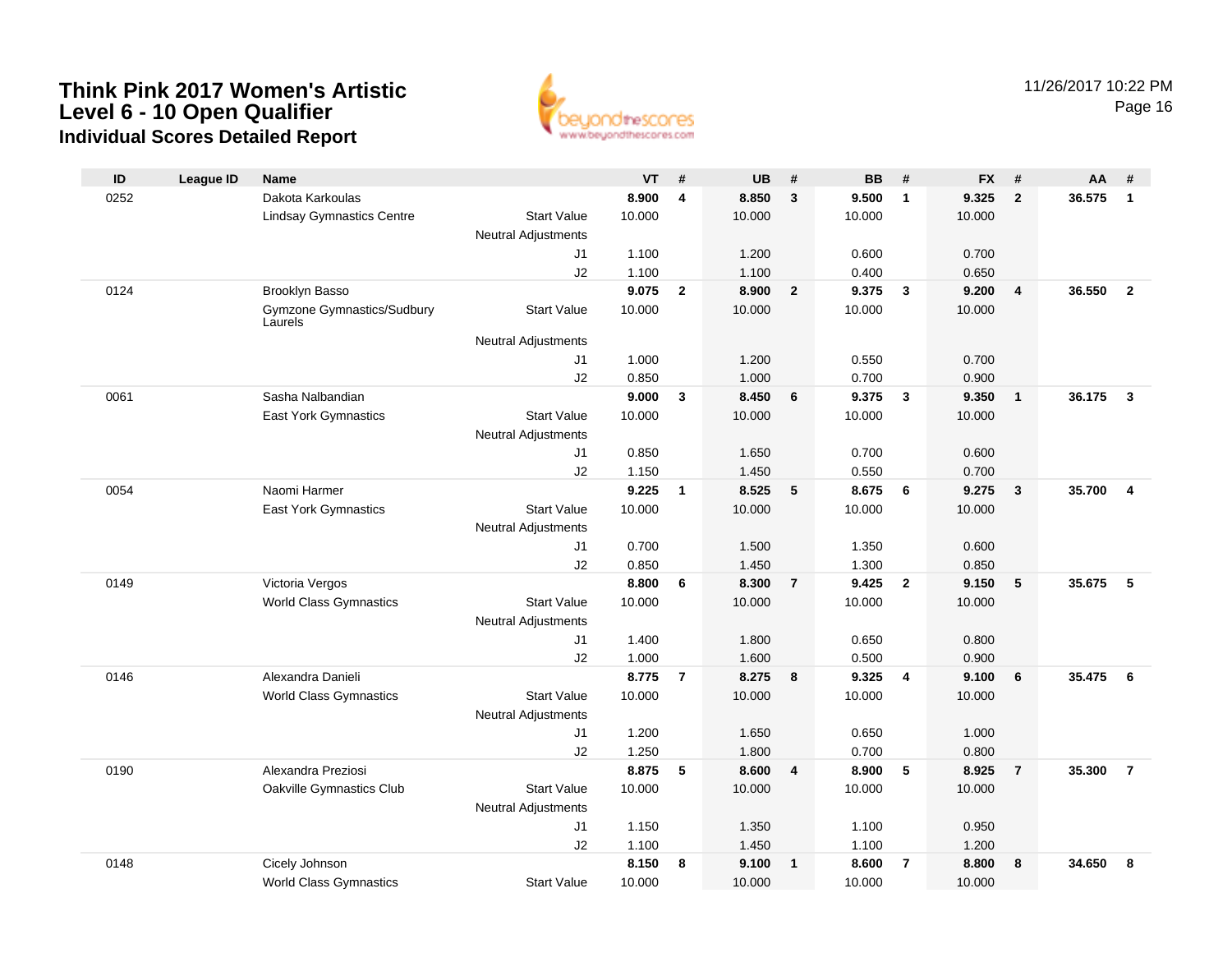

**League ID Name VT # UB # BB # FX # AA #**

Madison McBride **9.400 <sup>1</sup> 9.175 <sup>1</sup> 9.250 <sup>4</sup> 9.725 <sup>1</sup> 37.550 <sup>1</sup>**

2.000 1.000 1.350 1.200

1.000 1.350 0.750 1.200

e 10.000 10.000 10.000 10.000

1.150 1.450 1.050 0.800

1.000 1.400 1.100 0.800

e 10.000 9.200 10.000 10.000

J2

11/26/2017 10:22 PM

Page 17

#### **Gymnastics Ontario Level 6**

**ID**

0105

0156

0189

0028

0188

0155

0268

Gyros Gymnastics

Northern Stars

Twisters Gymnastics Clubb 3tart Value 10.000 10.000 10.000 10.000 10.000 Neutral Adjustments J1 0.600 0.850 0.850 0.300 J2 0.600 0.800 0.650 0.250 Maya Spector **9.100 <sup>4</sup> 9.050 <sup>2</sup> 9.600 <sup>1</sup> 9.350 <sup>3</sup> 37.100 <sup>2</sup>** Gyros Gymnastics Start Valuee 10.000 10.000 10.000 10.000 Neutral Adjustments J1 0.850 0.900 0.350 0.700 J2 0.950 1.000 0.450 0.600 Vivian Hill **9.225 <sup>3</sup> 9.050 <sup>2</sup> 9.475 <sup>3</sup> 9.250 <sup>4</sup> 37.000 <sup>3</sup>** Oakville Gymnastics Club Start Value 10.000 10.000 10.000 10.000 Neutral Adjustments J1 0.900 0.950 0.600 0.800 J2 0.650 0.450 0.700 Breanna Lucienbaker **9.250 <sup>2</sup> 8.775 <sup>4</sup> 9.500 <sup>2</sup> 9.200 <sup>5</sup> 36.725 <sup>4</sup>** Gymnastics Mississauga Start Value 10.000 10.000 10.000 10.000 Neutral Adjustments J1 0.750 1.150 0.600 0.700 J22 0.750 1.300 0.400 0.900 Sydney Wright **9.025 <sup>6</sup> 8.550 <sup>6</sup> 9.175 <sup>5</sup> 8.900 <sup>7</sup> 35.650 <sup>5</sup>** Oakville Gymnastics Club Start Value 10.000 10.000 10.000 10.000 Neutral Adjustments J10.950 1.550 0.900 1.000

J2

J1

J2

Start Value

Start Value

Neutral Adjustments

Tori Larmer **8.925 <sup>7</sup> 8.575 <sup>5</sup> 8.925 <sup>8</sup> 9.200 <sup>5</sup> 35.625 <sup>6</sup>**

Jessie Harvey **9.075 <sup>5</sup> 7.775 <sup>8</sup> 8.950 <sup>7</sup> 9.550 <sup>2</sup> 35.350 <sup>7</sup>**

**12 yrs B**